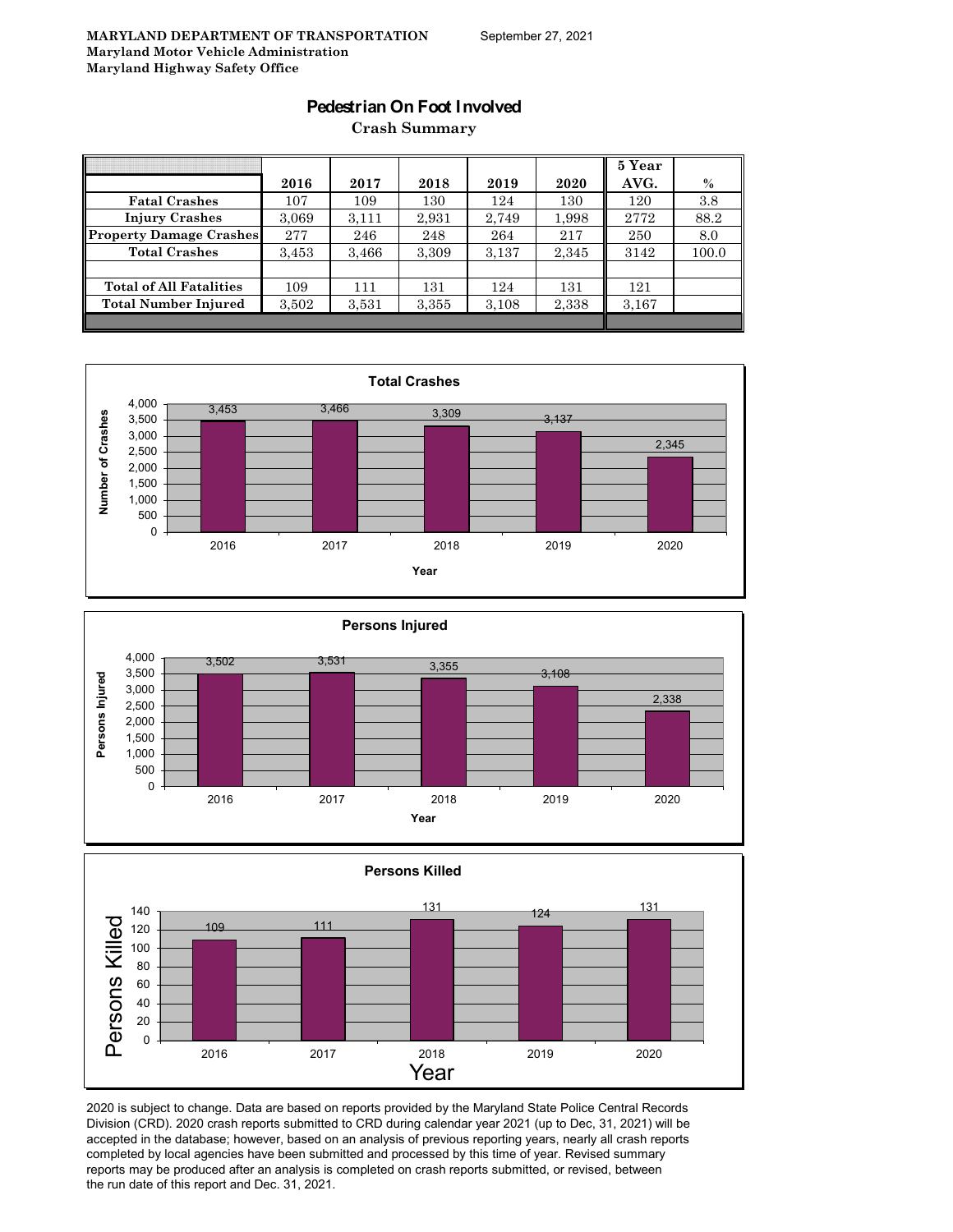|                       |                  |                  | Route Type       |                  |                  |                  |                 |
|-----------------------|------------------|------------------|------------------|------------------|------------------|------------------|-----------------|
|                       |                  |                  |                  |                  |                  |                  |                 |
| <b>Route Type</b>     | 2016             | 2017             | 2018             | 2019             | 2020             | AVG.             | $\%$            |
| <b>IS</b>             | 33               | 34               | 49               | 34               | 42               | 38               | 1.2             |
| <b>US</b>             | 182              | 195              | 169              | 145              | 139              | 166              | $5.3\,$         |
| <b>MD</b>             | 697              | 676              | 685              | 630              | 513              | 640              | 20.4            |
| $\bf CO$              | 702              | 723              | 664              | 685              | 474              | 650              | 20.7            |
| MU                    | 566              | 552              | 497              | 424              | 278              | 463              | 14.7            |
| GV                    | $\mathbf{1}$     | $\mathbf{1}$     | $\overline{7}$   | $\mathbf{1}$     | $\,2$            | $\sqrt{2}$       | 0.1             |
| SR                    | $\sqrt{2}$       | $\mathbf{1}$     | 15               | 8                | $\,2$            | $\,6\,$          | 0.2             |
| <b>OP</b>             | 20               | 16               | 19               | $\bf 23$         | 15               | 19               | 0.6             |
| Balto. City CY        | $\mathbf{0}$     | $\boldsymbol{0}$ | $\boldsymbol{0}$ | $\overline{0}$   | $\mathbf{0}$     | $\mathbf{0}$     | 0.0             |
| <b>Parking Lots</b>   | 480              | 469              | 469              | 438              | 324              | 436              | 13.9            |
| Unknown               | 770              | 799              | $735\,$          | 749              | 556              | 722              | $23.0\,$        |
| <b>Total Crashes</b>  | 3,453            | 3,466            | 3,309            | 3,137            | 2,345            | 3142             | $100.0\,$       |
|                       |                  |                  |                  |                  |                  |                  |                 |
|                       |                  |                  |                  |                  |                  |                  |                 |
| <b>Route Type</b>     | 2016             | 2017             | 2018             | 2019             | 2020             | AVG.             | $\%$            |
| <b>IS</b>             | $\bf 25$         | 21               | 27               | 21               | 24               | 24               | 0.9             |
| <b>US</b>             | 146              | 162              | 139              | 123              | 107              | 135              | 4.9             |
| <b>MD</b>             | 606              | 582              | 570              | 535              | 408              | 540              | $19.5\,$        |
| $\bf CO$              | 639              | 665              | 604              | 595              | 418              | 584              | $21.1\,$        |
| MU                    | 510              | 503              | 458              | 382              | 248              | 420              | 15.2            |
| GV                    | $\mathbf{1}$     | $\,1\,$          | $\overline{7}$   | $\mathbf{1}$     | $1\,$            | $\sqrt{2}$       | 0.1             |
| SR                    | $\sqrt{2}$       | $\mathbf{1}$     | 13               | $\,6\,$          | $\sqrt{2}$       | $\overline{5}$   | 0.2             |
| <b>OP</b>             | 19               | 15               | 18               | 20               | 15               | 17               | 0.6             |
| Balto. City CY        | $\mathbf{0}$     | $\boldsymbol{0}$ | $\boldsymbol{0}$ | $\boldsymbol{0}$ | $\mathbf{0}$     | $\boldsymbol{0}$ | $0.0\,$         |
| <b>Parking Lots</b>   | 441              | 425              | 428              | 396              | 282              | 394              | 14.2            |
| Unknown               | 680              | 736              | 667              | 670              | 493              | 649              | $23.4\,$        |
| <b>Injury Crashes</b> | 3,069            | 3,111            | 2,931            | 2,749            | 1,998            | 2,772            | 100.0           |
|                       |                  |                  |                  |                  |                  |                  |                 |
|                       |                  |                  |                  |                  |                  |                  |                 |
| <b>Route Type</b>     | 2016             | 2017             | 2018             | 2019             | 2020             | AVG.             | $\%$            |
| IS                    | $\bf 5$          | 12               | 18               | 11               | 14               | 12               | 10.0            |
| <b>US</b>             | $19\,$           | $\bf{22}$        | $19\,$           | $14\,$           | $20\,$           | $19\,$           | $15.7\,$        |
| MD                    | 49               | 49               | 73               | 51               | 62               | 57               | 47.3            |
| $\bf CO$              | $15\,$           | 10               | $\boldsymbol{9}$ | 24               | $16\,$           | $15\,$           | 12.3            |
| MU                    | $11\,$           | $11\,$           | $\bf 5$          | $15\,$           | 11               | 11               | $\!\!\!\!\!8.8$ |
| GV                    | $\boldsymbol{0}$ | $\boldsymbol{0}$ | $\boldsymbol{0}$ | $\boldsymbol{0}$ | $\,1\,$          | $\boldsymbol{0}$ | $\rm 0.2$       |
| $\mathbf{SR}$         | $\overline{0}$   | $\boldsymbol{0}$ | $\boldsymbol{0}$ | $\boldsymbol{0}$ | $\boldsymbol{0}$ | $\boldsymbol{0}$ | 0.0             |
| <b>OP</b>             | $\boldsymbol{0}$ | $\boldsymbol{0}$ | $\mathbf 1$      | $\boldsymbol{0}$ | $\boldsymbol{0}$ | $\boldsymbol{0}$ | $0.2\,$         |
| Balto. City CY        | $\boldsymbol{0}$ | $\boldsymbol{0}$ | $\boldsymbol{0}$ | $\boldsymbol{0}$ | $\boldsymbol{0}$ | $\boldsymbol{0}$ | $0.0\,$         |
| Parking Lots          | $\overline{2}$   | $\mathbf{1}$     | $\boldsymbol{0}$ | $\mathbf{1}$     | $\mathbf{0}$     | $1\,$            | 0.7             |
| Unknown               | $\,6\,$          | $\overline{4}$   | $\bf 5$          | 8                | $\,6\,$          | $\,6\,$          | $4.8\,$         |
| <b>Fatal Crashes</b>  | 107              | 109              | 130              | $124\,$          | 130              | $120\,$          | 100.0           |

# **Pedestrian On Foot Involved**

**Route Type**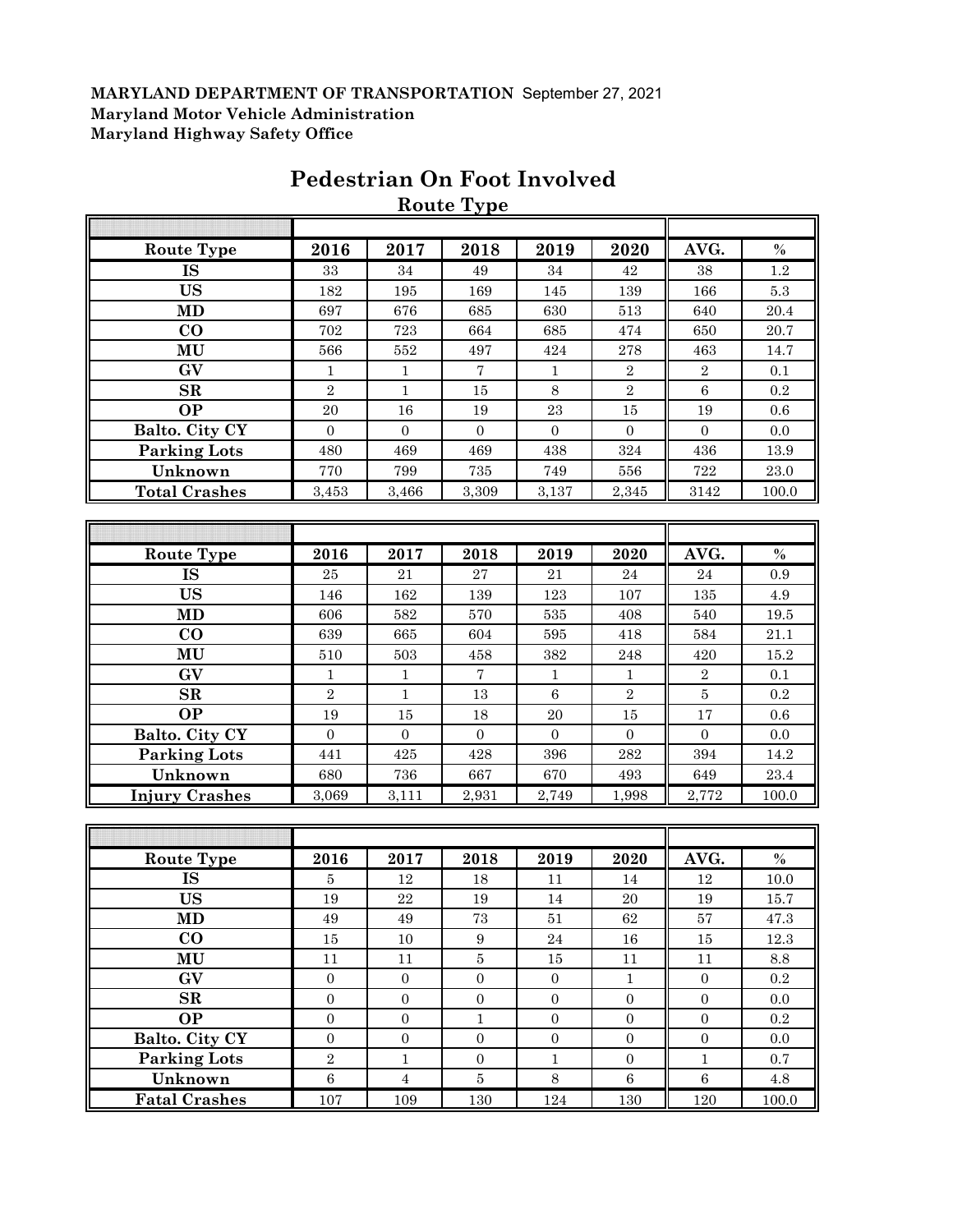#### **Pedestrian On Foot Involved**

| AVG.<br>2016<br>2019<br>2020<br>County<br>2017<br>2018<br>7<br>8<br>Allegany<br>$\overline{4}$<br>15<br>14<br>10 |               |
|------------------------------------------------------------------------------------------------------------------|---------------|
|                                                                                                                  |               |
|                                                                                                                  | $\frac{0}{6}$ |
|                                                                                                                  | 0.3           |
| 226<br>232<br>276<br>224<br>229<br>Anne Arundel<br>185                                                           | 7.3           |
| <b>Baltimore</b><br>513<br>470<br>365<br>491<br>491<br>466                                                       | 14.8          |
| 21<br>Calvert<br>19<br>16<br>14<br>15<br>17                                                                      | 0.5           |
| $\overline{2}$<br>12<br>$\sqrt{2}$<br>$\overline{2}$<br>Caroline<br>$\overline{4}$<br>4                          | 0.1           |
| Carroll<br>28<br>37<br>42<br>33<br>39<br>54                                                                      | 1.2           |
| 27<br>37<br>Cecil<br>48<br>36<br>40<br>35                                                                        | 1.2           |
| Charles                                                                                                          |               |
| 49<br>45<br>46<br>30<br>49<br>44                                                                                 | 1.4           |
| 23<br>Dorchester<br>14<br>15<br>10<br>11<br>15                                                                   | 0.5           |
| 62<br>43<br>Frederick<br>71<br>68<br>30<br>55                                                                    | 1.7           |
| 8<br>$\overline{2}$<br>3<br>Garrett<br>$\overline{4}$<br>$\overline{4}$<br>$\overline{4}$                        | 0.1           |
| Harford<br>51<br>67<br>80<br>61<br>60<br>48                                                                      | 1.9           |
| Howard<br>70<br>65<br>74<br>46<br>63<br>60                                                                       | 2.0           |
| 3<br>3<br>$\overline{2}$<br>Kent<br>5<br>6<br>4                                                                  | 0.1           |
| Montgomery<br>468<br>492<br>445<br>481<br>329<br>443                                                             | 14.1          |
| Prince George's<br>425<br>531<br>492<br>481<br>374<br>461                                                        | 14.7          |
| Queen Anne's<br>7<br>9<br>7<br>9<br>9<br>11                                                                      | 0.3           |
| St. Mary's<br>24<br>32<br>27<br>22<br>25<br>18                                                                   | 0.8           |
| Somerset<br>8<br>5<br>6<br>3<br>5<br>5                                                                           | 0.2           |
| 12<br>Talbot<br>9<br>11<br>7<br>5<br>9                                                                           |               |
|                                                                                                                  | 0.3           |
| Washington<br>58<br>61<br>60<br>50<br>50<br>56                                                                   | 1.8           |
| 32<br>Wicomico<br>55<br>45<br>47<br>21<br>40                                                                     | 1.3           |
| 42<br>Worcester<br>47<br>41<br>41<br>35<br>41                                                                    | 1.3           |
| 1,228<br><b>Baltimore City</b><br>1,190<br>1.019<br>916<br>682<br>1,007                                          | 32.0          |
|                                                                                                                  | 100.0         |
| <b>Total Crashes</b><br>3,453<br>3,466<br>3,309<br>3,137<br>2,345<br>3,142                                       |               |
|                                                                                                                  |               |
|                                                                                                                  |               |
|                                                                                                                  |               |
| 2016<br>2019<br>AVG.<br>County<br>2017<br>2018<br>2020                                                           | $\%$          |
| Allegany<br>8<br>15<br>10<br>8<br>$\overline{4}$<br>5                                                            | 0.3           |
| Anne Arundel<br>208<br>207<br>244<br>199<br>158<br>203                                                           | 7.3           |
| <b>Baltimore</b><br>321<br>445<br>435<br>400<br>406<br>401                                                       | 14.5          |
| 12<br>13<br>Calvert<br>15<br>11<br>17<br>12                                                                      | 0.5           |
| $\overline{2}$<br>$\overline{2}$<br>$\overline{3}$<br>Caroline<br>11<br>1<br>1                                   | 0.1           |
| 28<br>23<br>29<br>Carroll<br>46<br>19<br>30                                                                      | 1.1           |
| Cecil<br>33<br>43<br>29<br>33<br>26<br>33                                                                        | 1.2           |
| 42<br>39<br>37<br>26<br>37<br>Charles<br>39                                                                      | 1.3           |
| 13<br>20<br>13<br>9<br>11<br>13<br>Dorchester                                                                    | 0.5           |
| Frederick<br>65<br>59<br>57<br>41<br>24<br>49                                                                    | 1.8           |
| 7<br>$\overline{2}$<br>3<br>$\overline{4}$<br>Garrett<br>4<br>$\overline{4}$                                     | $_{0.1}$      |
| Harford<br>73<br>45<br>56<br>44<br>60<br>56                                                                      | 2.0           |
| 62<br>53<br>57<br>56<br>55<br>33                                                                                 | 1.9           |
| Howard<br>3<br>3<br>$\overline{2}$<br>Kent<br>$\overline{4}$<br>5<br>3                                           | 0.1           |
| 442<br>458<br>447<br>290<br>411                                                                                  |               |
| 418<br>Montgomery                                                                                                | 14.8          |
| Prince George's<br>373<br>430<br>446<br>403<br>387<br>285                                                        | 14.0          |
| Queen Anne's<br>7<br>$\overline{7}$<br>$\overline{7}$<br>6<br>11<br>6                                            | 0.3           |
| St. Mary's<br>15<br>23<br>28<br>23<br>22<br>19                                                                   | $_{0.8}$      |
| Somerset<br>7<br>$\overline{4}$<br>$\bf 5$<br>3<br>5<br>5                                                        | 0.2           |
| Talbot<br>11<br>7<br>10<br>8<br>5<br>8                                                                           | 0.3           |
| Washington<br>48<br>52<br>50<br>43<br>40<br>47                                                                   | 1.7           |
| Wicomico<br>27<br>52<br>41<br>44<br>18<br>36                                                                     | 1.3           |
| Worcester<br>42<br>38<br>37<br>35<br>29<br>36                                                                    | 1.3           |
| <b>Baltimore City</b><br>929<br>821<br>1,084<br>1,088<br>606<br>906                                              | 32.7          |
| <b>Injury Crashes</b><br>2,772<br>3,069<br>3.111<br>2,931<br>2,749<br>1,998                                      | 100.0         |
|                                                                                                                  |               |
|                                                                                                                  |               |
| AVG.<br>County<br>2016<br>2017<br>2018<br>2019<br>2020                                                           | $\%$          |

| County                | 2016           | 2017           | 2018           | 2019                   | 2020           | AVG.           | $\%$    |
|-----------------------|----------------|----------------|----------------|------------------------|----------------|----------------|---------|
| Allegany              | $\Omega$       | $\Omega$       | $\overline{2}$ | $\Omega$               | $\Omega$       | $\Omega$       | 0.3     |
| Anne Arundel          | 7              | 6              | 20             | 11                     | 10             | 11             | 9.0     |
| <b>Baltimore</b>      | 20             | 16             | 26             | 21                     | 18             | 20             | 16.8    |
| Calvert               | $\overline{2}$ | 3              | $\Omega$       | 1                      | $\overline{2}$ | $\overline{2}$ | $1.3\,$ |
| Caroline              | $\theta$       | 1              | 1              | $\theta$               | 1              | 1              | 0.5     |
| Carroll               | 5              | 3              | 1              | 6                      | 3              | $\overline{4}$ | 3.0     |
| Cecil                 | $\overline{2}$ | $\overline{4}$ | 6              | $\Omega$               | $\overline{0}$ | $\overline{2}$ | 2.0     |
| <b>Charles</b>        | $\overline{4}$ | 6              | 3              | $\overline{4}$         | $\overline{4}$ | $\overline{4}$ | 3.5     |
| Dorchester            | $\overline{1}$ | $\overline{2}$ | $\overline{0}$ | $\theta$               | $\theta$       | 1              | 0.5     |
| Frederick             | $\Omega$       | $\overline{2}$ | $\overline{4}$ | 1                      | $\overline{2}$ | $\overline{2}$ | 1.5     |
| Garrett               | $\Omega$       | 1              | $\theta$       | $\theta$               | $\Omega$       | $\Omega$       | 0.2     |
| Harford               | $\overline{4}$ | $\overline{4}$ | 3              | $\overline{2}$         | 1              | 3              | 2.3     |
| Howard                | 8              | $\overline{2}$ | 6              | $\overline{2}$         | 6              | 5              | 4.0     |
| Kent                  | $\overline{0}$ | 1              | $\theta$       | $\theta$               | $\Omega$       | $\Omega$       | 0.2     |
| Montgomery            | 8              | 13             | 15             | 14                     | 15             | 13             | 10.8    |
| Prince George's       | 19             | 19             | 27             | 30                     | 35             | 26             | 21.7    |
| Queen Anne's          | 1              | $\theta$       | $\Omega$       | $\Omega$               | $\overline{2}$ | 1              | 0.5     |
| St. Mary's            | $\overline{2}$ | $\overline{0}$ | $\overline{2}$ | $\overline{2}$         | $\overline{2}$ | $\overline{2}$ | $1.3\,$ |
| Somerset              | $\overline{0}$ | $\overline{0}$ | 1              | $\theta$               | $\overline{0}$ | $\overline{0}$ | 0.2     |
| Talbot                | 1              | $\overline{0}$ | $\overline{0}$ | 1                      | $\Omega$       | $\theta$       | 0.3     |
| Washington            | 3              | 3              | 1              | 5                      | 5              | 3              | 2.8     |
| Wicomico              | $\overline{0}$ | $\,2\,$        | $\overline{0}$ | 3                      | 1              | 1              | 1.0     |
| Worcester             | 3              | $\overline{2}$ | $\overline{2}$ | $\mathcal{D}_{\alpha}$ | $\overline{4}$ | 3              | 2.2     |
| <b>Baltimore City</b> | 17             | 19             | 10             | 19                     | 19             | 17             | 14.0    |
| <b>Fatal Crashes</b>  | 107            | 109            | 130            | 124                    | 130            | 120            | 100.0   |

 $\overline{\phantom{a}}$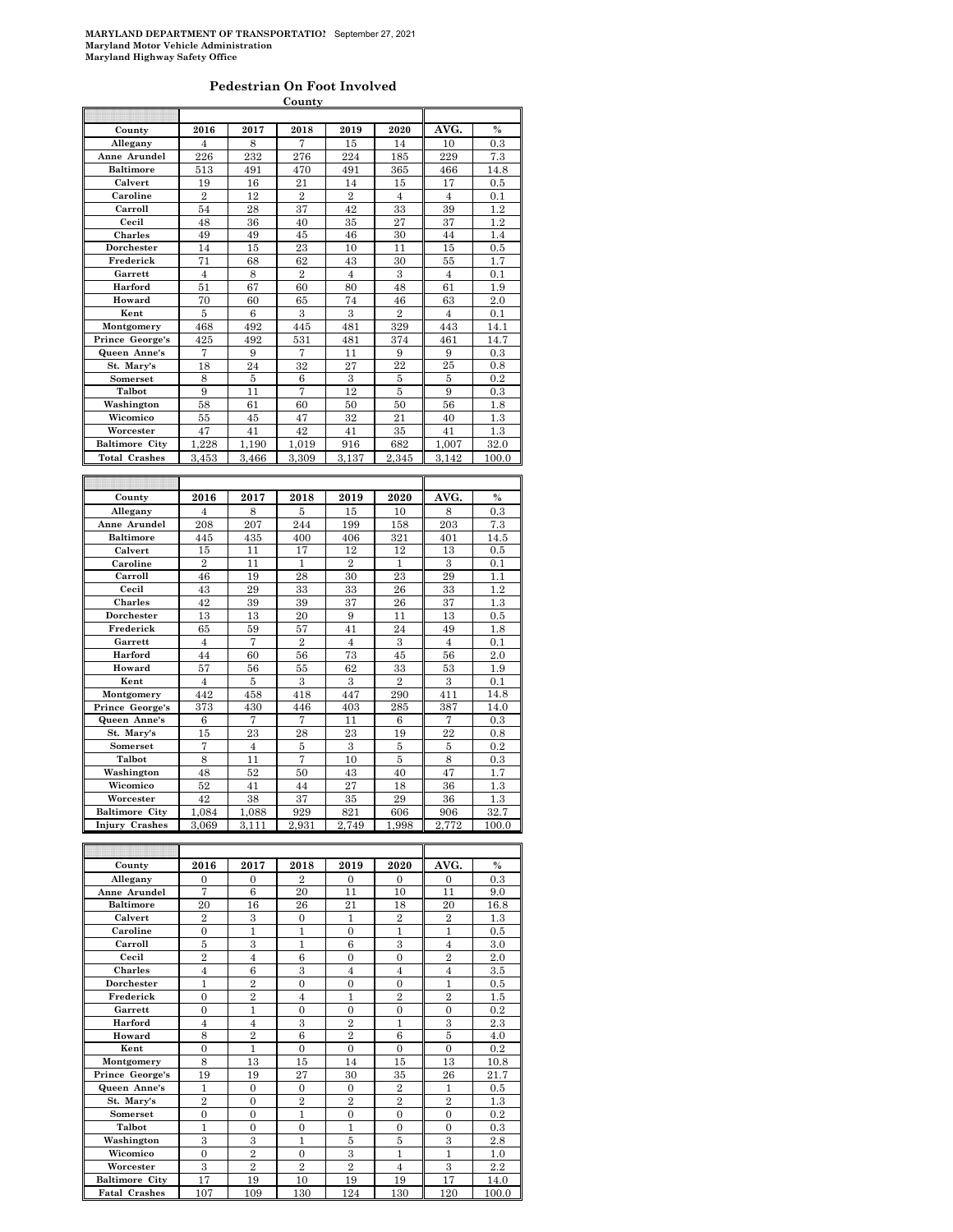|                       |                  |                  | MONTU            |                  |                  |                    |                  |
|-----------------------|------------------|------------------|------------------|------------------|------------------|--------------------|------------------|
|                       |                  |                  |                  |                  |                  |                    |                  |
| Month                 | 2016             | 2017             | 2018             | 2019             | 2020             | AVG.               | $\%$             |
| January               | 276              | 274              | 266              | 226              | 269              | 262                | $\overline{8.3}$ |
| February              | 263              | 277              | 248              | 253              | 240              | 256                | 8.2              |
| March                 | 280              | 302              | 260              | 249              | 180              | 254                | 8.1              |
| April                 | 264              | 255              | 249              | 254              | 95               | 223                | 7.1              |
| May                   | 261              | 301              | 271              | $\bf 243$        | 145              | $\bf 244$          | 7.8              |
| June                  | 274              | 292              | 247              | 259              | 198              | 254                | 8.1              |
| July                  | 257              | 230              | 222              | 213              | 180              | 220                | 7.0              |
| August                | 278              | 276              | 212              | 233              | 192              | 238                | 7.6              |
| September             | 317              | 295              | 307              | 289              | 225              | 287                | 9.1              |
| October               | 341              | 348              | 338              | 321              | 237              | 317                | 10.1             |
| November              | 318              | 301              | 320              | 292              | 194              | 285                | 9.1              |
| December              | 324              | 315              | 369              | 305              | 190              | 301                | 9.6              |
| Unknown               | $\overline{0}$   | $\overline{0}$   | $\overline{0}$   | $\overline{0}$   | $\boldsymbol{0}$ | $\overline{0}$     | $0.0\,$          |
| <b>Total Crashes</b>  | 3,453            | 3,466            | 3,309            | 3,137            | 2,345            | 3,142              | 100.0            |
|                       |                  |                  |                  |                  |                  |                    |                  |
|                       |                  |                  |                  |                  |                  |                    |                  |
| Month                 | 2016             | 2017             | 2018             | 2019             | 2020             | AVG.               | $\%$             |
| January               | 241              | 236              | 232              | 197              | 236              | 228                | 8.2              |
| February              | 226              | 248              | 218              | 220              | 203              | 223                | 8.0              |
| March                 | 257              | 271              | 228              | 226              | 155              | 227                | 8.2              |
| April                 | 234              | 233              | 221              | 219              | 82               | 198                | 7.1              |
| May                   | 232              | 267              | 244              | 219              | 129              | 218                | 7.9              |
| June                  | 242              | 273              | 221              | 230              | 171              | 227                | 8.2              |
| July                  | 229              | 206              | 199              | 180              | 153              | 193                | 7.0              |
| August                | 243              | $\bf 244$        | 180              | 210              | 151              | 206                | 7.4              |
| September             | 281              | 271              | 269              | 248              | 191              | 252                | 9.1              |
| October               | 304              | 313              | 294              | 284              | 202              | 279                | 10.1             |
| November              | 287              | 267              | 290              | 253              | 166              | 253                | 9.1              |
| December              | 293              | 282              | 335              | 263              | 159              | 266                | 9.6              |
| Unknown               | $\overline{0}$   | $\boldsymbol{0}$ | $\boldsymbol{0}$ | $\overline{0}$   | $\boldsymbol{0}$ | $\overline{0}$     | 0.0              |
| <b>Injury Crashes</b> | 3,069            | 3,111            | 2,931            | 2,749            | 1,998            | $\overline{2,772}$ | 100.0            |
|                       |                  |                  |                  |                  |                  |                    |                  |
|                       |                  |                  |                  |                  |                  |                    |                  |
| Month                 | 2016             | 2017             | 2018             | 2019             | 2020             | AVG.               | $\%$             |
| January               | 9                | 11               | 9                | 12               | 8                | 10                 | 8.2              |
| February              | 15               | $\,6\,$          | 11               | 10               | 14               | 11                 | 9.3              |
| March                 | $\boldsymbol{6}$ | 10               | 12               | $\boldsymbol{3}$ | $\boldsymbol{9}$ | $8\,$              | 6.7              |
| April                 | 8                | $\sqrt{6}$       | $\bf 5$          | $9\phantom{.0}$  | $\bf 5$          | $\overline{7}$     | $5.5\,$          |
| May                   | $\boldsymbol{4}$ | 8                | $\,6\,$          | $\overline{6}$   | $\,6\,$          | $\,6\,$            | $5.0\,$          |
| June                  | $\bf 5$          | $\overline{5}$   | 13               | 8                | $\boldsymbol{9}$ | $8\,$              | 6.7              |
| July                  | 13               | $\bf 5$          | $\overline{4}$   | 11               | $\boldsymbol{9}$ | $8\,$              | 7.0              |
| August                | $\overline{7}$   | $\overline{7}$   | 12               | 12               | 21               | 12                 | 9.8              |
| September             | 11               | 8                | 14               | 18               | 11               | 12                 | 10.3             |
| October               | 13               | 13               | 18               | 10               | 15               | 14                 | 11.5             |
| November              | $\overline{4}$   | $15\,$           | 12               | 11               | 14               | 11                 | 9.3              |

**December** | 12 | 15 | 14 | 14 | 9 || 13 | 10.7 **Unknown** 0 0 0 0 0 0 0.0 **Fatal Crashes** 107 109 130 124 130 120 100.0

#### **Pedestrian On Foot Involved Month**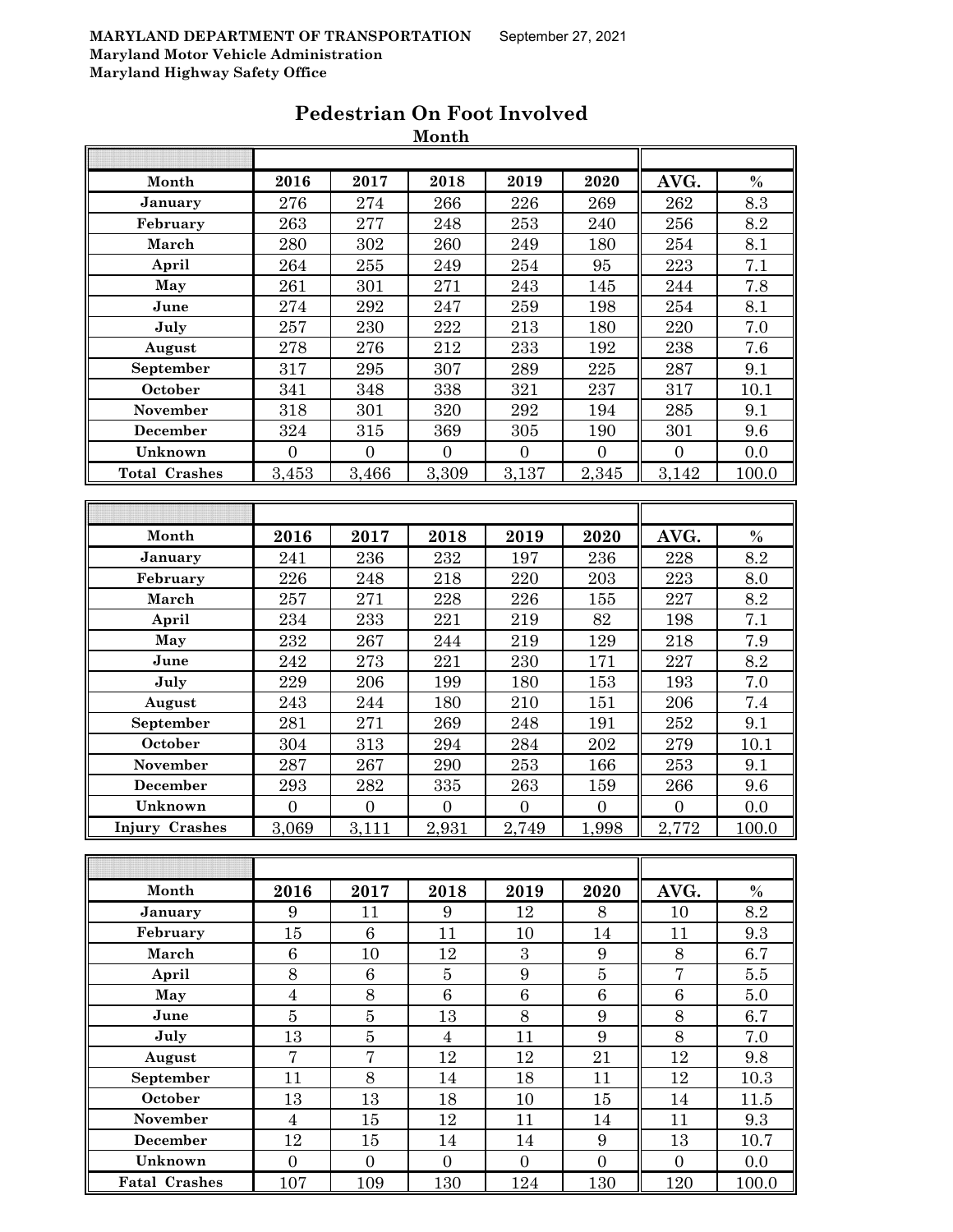September 27, 2021

# **Pedestrian On Foot Involved Day of Week**

| Day of Week           | 2016           | 2017           | 2018           | 2019           | 2020           | AVG.           | $\%$    |
|-----------------------|----------------|----------------|----------------|----------------|----------------|----------------|---------|
| Monday                | 489            | 479            | 495            | 397            | 345            | 441            | 14.0    |
| Tuesday               | 524            | 547            | 499            | 528            | 368            | 493            | 15.7    |
| Wednesday             | 510            | 513            | 475            | 468            | 338            | 461            | 14.7    |
| Thursday              | 521            | 539            | 487            | 459            | 340            | 469            | 14.9    |
| Friday                | 611            | 562            | 582            | 534            | 388            | 535            | 17.0    |
| Saturday              | 438            | 446            | 463            | 425            | 324            | 419            | 13.3    |
| Sunday                | 360            | 380            | 308            | 326            | 242            | 323            | 10.3    |
| Unknown               | $\overline{0}$ | $\overline{0}$ | $\overline{0}$ | $\overline{0}$ | $\overline{0}$ | $\overline{0}$ | 0.0     |
| <b>Total Crashes</b>  | 3,453          | 3,466          | 3,309          | 3,137          | 2,345          | 3,142          | 100.0   |
|                       |                |                |                |                |                |                |         |
|                       |                |                |                |                |                |                |         |
| Day of Week           | 2016           | 2017           | 2018           | 2019           | 2020           | AVG.           | $\%$    |
| Monday                | 441            | 437            | 443            | 349            | 294            | 393            | 14.2    |
| Tuesday               | 472            | 490            | 440            | 462            | 317            | 436            | 15.7    |
| Wednesday             | 452            | 463            | 419            | 415            | 289            | 408            | 14.7    |
| Thursday              | 458            | 497            | 433            | 401            | 298            | 417            | 15.1    |
| Friday                | 536            | 488            | 531            | 477            | 328            | 472            | 17.0    |
| Saturday              | 395            | 397            | 398            | 367            | 273            | 366            | 13.2    |
| Sunday                | 315            | 339            | 267            | 278            | 199            | 280            | 10.1    |
| Unknown               | $\overline{0}$ | $\overline{0}$ | $\overline{0}$ | $\overline{0}$ | $\overline{0}$ | $\overline{0}$ | 0.0     |
| <b>Injury Crashes</b> | 3,069          | 3,111          | 2,931          | 2,749          | 1,998          | 2,772          | 100.0   |
|                       |                |                |                |                |                |                |         |
|                       |                |                |                |                |                |                |         |
| Day of Week           | 2016           | 2017           | 2018           | 2019           | 2020           | AVG.           | $\%$    |
| Monday                | 15             | 13             | 18             | 15             | 17             | 16             | 13.0    |
| Tuesday               | 17             | 20             | 21             | 20             | 20             | 20             | 16.3    |
| Wednesday             | 19             | 14             | 14             | 19             | 16             | 16             | 13.7    |
| Thursday              | 9              | 16             | 20             | 19             | 20             | 17             | 14.0    |
| Friday                | 17             | 17             | 17             | 14             | 20             | 17             | 14.2    |
| Saturday              | 14             | 17             | 27             | 23             | 19             | 20             | 16.7    |
| Sunday                | 16             | 12             | 13             | 14             | 18             | 15             | 12.2    |
| Unknown               | $\overline{0}$ | $\overline{0}$ | $\overline{0}$ | $\overline{0}$ | $\overline{0}$ | $\overline{0}$ | $0.0\,$ |
| <b>Fatal Crashes</b>  | 107            | 109            | 130            | 124            | 130            | 120            | 100.0   |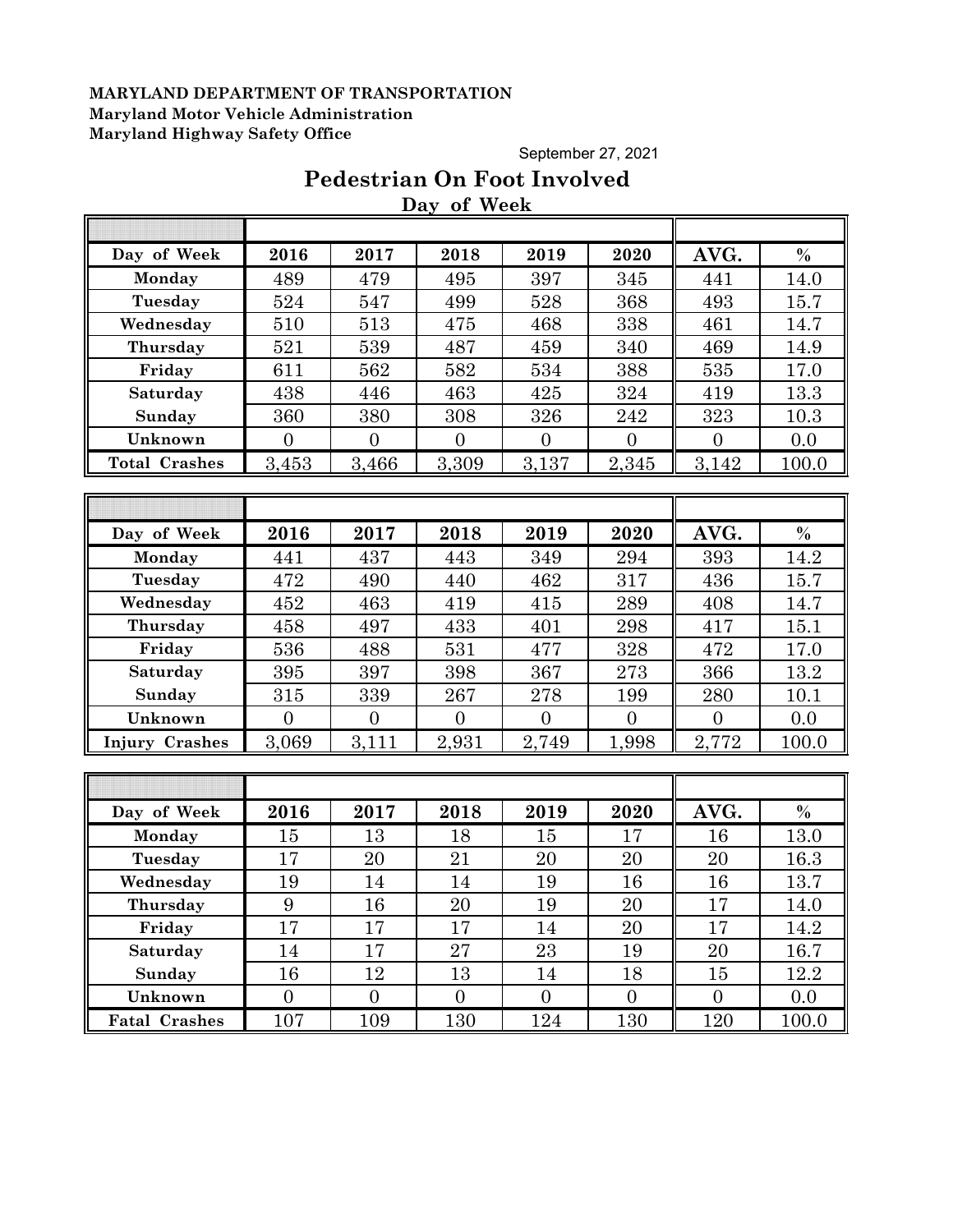#### **Pedestrian On Foot Involved Time of Day**

| Time of Day          | 2016           | 2017           | 2018           | 2019             | 2020           | AVG.             | $\%$       |
|----------------------|----------------|----------------|----------------|------------------|----------------|------------------|------------|
| 12:00 Midnight       | 57             | 52             | 56             | 51               | 50             | 53               | 1.7        |
| 1:00                 | 42             | 46             | 45             | 53               | 50             | 47               | 1.5        |
| 2:00                 | 49             | 54             | 33             | 33               | 18             | 37               | 1.2        |
| 3:00                 | 26             | 28             | 24             | 17               | 16             | 22               | 0.7        |
| 4:00                 | 26             | 14             | 24             | 15               | 10             | 18               | 0.6        |
| 5:00                 | 43             | 28             | 46             | 37               | 36             | 38               | 1.2        |
| 6:00                 | 79             | 88             | 94             | 80               | 55             | 79               | 2.5        |
| 7:00                 | 142            | 132            | 141            | 148              | 62             | 125              | 4.0        |
| 8:00                 | 138            | 146            | 150            | 133              | 73             | 128              | 4.1        |
| 9:00                 | 111            | 117            | 135            | 129              | 74             | 113              | 3.6        |
| 10:00                | 116            | 145            | 140            | 119              | 82             | 120              | 3.8        |
| 11:00                | 176            | 133            | 145            | 122              | 107            | 137              | 4.3        |
| 12:00 Noon           | 168            | 191            | 148            | 150              | 122            | 156              | 5.0        |
| 1:00                 | 178            | 193            | 147            | 168              | 104            | 158              | 5.0        |
| 2:00                 | 218            | 244            | 220            | 191              | 134            | 201              | 6.4        |
| 3:00                 | 233            | 264            | 210            | 227              | 176            | 222              | 7.1        |
| 4:00                 | 250            | 242            | 214            | 197              | 139            | 208              | 6.6        |
| 5:00                 | 268            | 263            | 271            | 256              | 196            | 251              | 8.0        |
| 6:00                 | 272            | 287            | 292            | 265              | 205            | 264              | 8.4        |
| 7:00                 | 245            | 231            | 206            | 229              | 175            | 217              | 6.9        |
| 8:00                 | 229            | 184            | 205            | 165              | 163            | 189              | 6.0        |
| 9:00                 | 180            | 164            | 166            | 140              | 137            | 157              | 5.0        |
| 10:00                | 116            | 141            | 124            | 111              | 100            | 118              | 3.8        |
| 11:00                | 91             | 79             | 73             | 101              | 61             | 81               | 2.6        |
| Unknown              | $\mathbf{0}$   | $\overline{0}$ | $\mathbf{0}$   | $\mathbf{0}$     | $\mathbf{0}$   | $\overline{0}$   | 0.0        |
| <b>Total Crashes</b> | 3,453          | 3,466          | 3,309          | 3,137            | 2,345          | 3,142            | 100.0      |
|                      |                |                |                |                  |                |                  |            |
|                      |                |                |                |                  |                |                  |            |
|                      |                |                |                |                  |                |                  |            |
| Time of Day          | 2016           | 2017           | 2018           | 2019             | 2020           | AVG.             | $\%$       |
| 12:00 Midnight       | 48             | 43             | 51             | 40               | 37             | 44               | 1.6        |
| 1:00                 | 35             | 35             | 36             | 46               | 42             | 39               | 1.4        |
| 2:00                 | 42             | 43             | 22             | 30               | 16             | 31               | 1.1        |
| 3:00                 | 24             | 25             | 14             | 13               | 9              | 17               | 0.6        |
| 4:00                 | 17             | 13             | 16             | 14               | 8              | 14               | 0.5        |
| 5:00                 | 36             | 23             | 39             | 31               | 26             | 31               | 1.1        |
| 6:00                 | 70             | 79             | 80             | 73               | 49             | 70               | 2.5        |
| 7:00                 | 131            | 124            | 127            | 135              | 54             | 114              | 4.1        |
| 8:00                 | 126            | 136            | 142            | 121              | 69             | 119              | 4.3        |
| 9:00                 | 100            | 103            | 121            | 116              | 64             | 101              | 3.6        |
| 10:00                | 102            | 126            | 126            | 104              | 64             | 104              | 3.8        |
| 11:00                | 152            | 124            | 130            | 111              | 92             | 122              | 4.4        |
| 12:00 Noon           | 153            | 172            | 132            | 129              | 112            | 140              | 5.0        |
| 1:00                 | 157            | 173            | 135            | 150              | 92             | 141              | 5.1        |
| 2:00                 | 191            | 225            | 197            | 173              | 108            | 179              | 6.5        |
| 3:00                 | 211            | 240            | 196            | 198              | 152            | 199              | 7.2        |
| 4:00                 | 225            | 219            | 195            | 177              | 123            | 188              | 6.8        |
| 5:00                 | 245            | 238            | 252            | 232              | 172            | 228              | 8.2        |
| 6:00<br>7:00         | 253<br>216     | 266<br>206     | 268<br>167     | 224<br>194       | 177<br>159     | 238<br>188       | 8.6<br>6.8 |
|                      | 200            |                |                |                  |                |                  |            |
| 8:00<br>9:00         | 159            | 162<br>143     | 178<br>146     | 138<br>123       | 135<br>110     | 163<br>136       | 5.9<br>4.9 |
|                      | 98             | 126            | 104            | 98               | 84             | 102              |            |
| 10:00<br>11:00       | 78             | 67             | 57             | 79               | 44             | 65               | 3.7<br>2.3 |
|                      | $\overline{0}$ | $\overline{0}$ | $\overline{0}$ | $\boldsymbol{0}$ | $\overline{0}$ | $\boldsymbol{0}$ | 0.0        |
| Unknown              | 3,069          | 3,111          | 2,931          | 2,749            | 1,998          | 2,772            | 100.0      |
| Crashes<br>Injury    |                |                |                |                  |                |                  |            |
|                      |                |                |                |                  |                |                  |            |

| Time of Day          | 2016           | 2017           | 2018           | 2019           | 2020           | AVG.           | $\frac{0}{0}$ |
|----------------------|----------------|----------------|----------------|----------------|----------------|----------------|---------------|
| 12:00 Midnight       | 5              | $\overline{4}$ | $\overline{4}$ | 9              | 8              | 6              | 5.0           |
| 1:00                 | $\overline{2}$ | $\overline{4}$ | 5              | $\overline{4}$ | $\overline{4}$ | $\overline{4}$ | 3.2           |
| 2:00                 | $\bf 5$        | $\,$ 8 $\,$    | $\bf 5$        | $\mathbf{0}$   | 1              | $\overline{4}$ | 3.2           |
| 3:00                 | $\mathbf{1}$   | $\Omega$       | 9              | $\overline{2}$ | $\overline{4}$ | 3              | 2.7           |
| 4:00                 | 5              | $\overline{0}$ | 5              | $\mathbf{1}$   | $\overline{2}$ | 3              | 2.2           |
| 5:00                 | $\,6$          | 3              | $\,6$          | $\overline{4}$ | 8              | 5              | 4.5           |
| 6:00                 | $\overline{7}$ | $\overline{4}$ | 8              | $\overline{5}$ | $\overline{4}$ | $\overline{6}$ | 4.7           |
| 7:00                 | $\overline{2}$ | 3              | 3              | 5              | $\Omega$       | 3              | 2.2           |
| 8:00                 | $\overline{2}$ | $\overline{0}$ | $\overline{0}$ | $\mathbf{1}$   | $\overline{2}$ | $\mathbf{1}$   | 0.8           |
| 9:00                 | $\mathbf{0}$   | $\mathbf{1}$   | 1              | $\overline{2}$ | 3              | $\mathbf{1}$   | 1.2           |
| 10:00                | 6              | 7              | $\overline{0}$ | 3              | $\bf 5$        | $\overline{4}$ | 3.5           |
| 11:00                | $\mathbf{1}$   | $\mathbf{1}$   | 3              | $\Omega$       | $\mathbf{1}$   | $\mathbf{1}$   | 1.0           |
| 12:00 Noon           | $\overline{2}$ | 3              | 3              | $\overline{4}$ | $\mathbf{1}$   | 3              | 2.2           |
| 1:00                 | 3              | 5              | $\overline{2}$ | 5              | $\mathbf{0}$   | 3              | 2.5           |
| 2:00                 | $\overline{4}$ | $\overline{2}$ | 5              | 3              | 3              | 3              | 2.8           |
| 3:00                 | $\mathbf{1}$   | $\overline{4}$ | $\,3$          | $\overline{4}$ | 3              | $\,3\,$        | 2.5           |
| 4:00                 | $\mathbf{1}$   | $\mathbf{1}$   | $\overline{2}$ | 5              | $\overline{4}$ | 3              | 2.2           |
| 5:00                 | $\overline{2}$ | 8              | $\overline{4}$ | 5              | 10             | $\,6$          | 4.8           |
| 6:00                 | 3              | 5              | 8              | 11             | $\,6$          | $\overline{7}$ | 5.5           |
| 7:00                 | 13             | 11             | 11             | 9              | $\overline{7}$ | 10             | 8.5           |
| 8:00                 | 10             | 11             | 12             | 14             | 12             | 12             | 9.8           |
| 9:00                 | 8              | 11             | 11             | 10             | 21             | 12             | 10.2          |
| 10:00                | $\,9$          | 6              | 12             | 5              | 13             | $\,9$          | 7.5           |
| 11:00                | 9              | $\overline{7}$ | 8              | 13             | 8              | 9              | 7.5           |
| Unknown              | $\mathbf{0}$   | $\mathbf{0}$   | $\mathbf{0}$   | $\mathbf{0}$   | $\Omega$       | $\mathbf{0}$   | 0.0           |
| <b>Fatal Crashes</b> | 107            | 109            | 130            | 124            | 130            | 120            | 100.0         |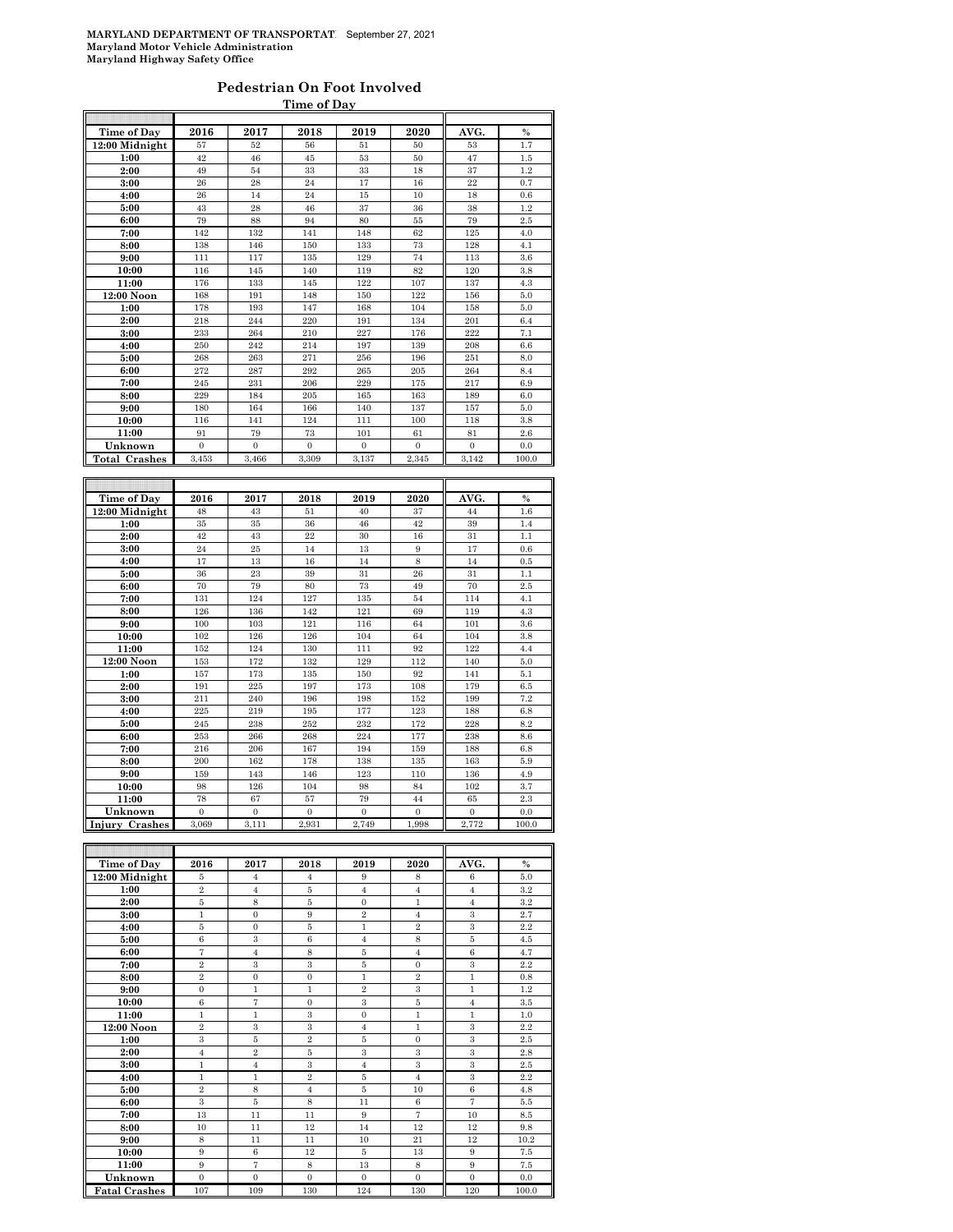## **Pedestrian On Foot Involved Driver Age**

| Driver Age           | 2016           | 2017           | 2018           | 2019           | 2020           | AVG.           | $\%$    |
|----------------------|----------------|----------------|----------------|----------------|----------------|----------------|---------|
| 15 and Under         | $\overline{4}$ | 5              | 5              | 3              | 9              | 5              | 0.1     |
| 16                   | 10             | 5              | 11             | 10             | 5              | 8              | 0.2     |
| 17                   | 34             | 31             | 23             | 19             | 19             | 25             | 0.7     |
| 18                   | 31             | 27             | 33             | 45             | 23             | 32             | 0.9     |
| 19                   | 37             | 35             | 37             | 33             | 35             | 35             | 1.0     |
| 20                   | 43             | 48             | 36             | 42             | 46             | 43             | 1.2     |
| $21 - 24$            | 207            | 226            | 200            | 174            | 186            | 199            | 5.7     |
| $25 - 29$            | 361            | 363            | 301            | 272            | 223            | 304            | 8.7     |
| $30 - 34$            | 307            | 288            | 290            | 279            | 211            | 275            | 7.9     |
| $35 - 39$            | 248            | 226            | 245            | 243            | 186            | 230            | 6.6     |
| $40 - 44$            | 240            | 220            | 235            | 215            | 136            | 209            | 6.0     |
| $45 - 49$            | 268            | 216            | 249            | 216            | 135            | 217            | 6.2     |
| $50 - 54$            | 258            | 241            | 229            | 221            | 130            | 216            | 6.2     |
| $55 - 59$            | 203            | 235            | 222            | 207            | 154            | 204            | 5.9     |
| $60 - 64$            | 189            | 165            | 199            | 184            | 116            | 171            | 4.9     |
| $65 - 69$            | 166            | 179            | 171            | 134            | 99             | 150            | 4.3     |
| $70 - 79$            | 164            | 193            | 192            | 212            | 144            | 181            | $5.2\,$ |
| $80 +$               | 85             | 103            | 72             | 86             | 50             | 79             | 2.3     |
| Unknown              | 945            | 1,059          | 906            | 880            | 726            | 903            | 25.9    |
| <b>Total Drivers</b> | 3,800          | 3,865          | 3,656          | 3,475          | 2,633          | 3,486          | 100.0   |
|                      |                |                |                |                |                |                |         |
|                      |                |                |                |                |                |                |         |
| Driver Age           | 2016           | 2017           | 2018           | 2019           | 2020           | AVG.           | $\%$    |
| 15 and Under         | $\overline{2}$ | $\mathbf{0}$   | $\Omega$       | $\overline{0}$ | $\overline{2}$ | 1              | 0.4     |
| 16                   | 1              | 1              | $\overline{0}$ | 1              | $\overline{0}$ | 1              | 0.3     |
| 17                   | 3              | $\mathbf{1}$   | $\mathbf{1}$   | 3              | 3              | $\overline{2}$ | 1.0     |
| 18                   | $\mathbf{1}$   | $\overline{4}$ | $\overline{2}$ | 5              | $\overline{0}$ | $\overline{2}$ | 1.1     |
| 19                   | 5              | $\overline{1}$ | 3              | $\overline{4}$ | $\bf 5$        | $\overline{4}$ | 1.6     |
| 20                   | $\overline{0}$ | $\overline{4}$ | $\overline{2}$ | $\overline{4}$ | $\bf 5$        | $\overline{3}$ | 1.4     |

| 19                     | 5        | 1              | 3              | 4              | 5             | $\overline{4}$ | $1.6\,$ |
|------------------------|----------|----------------|----------------|----------------|---------------|----------------|---------|
| 20                     | $\Omega$ | 4              | $\overline{2}$ | 4              | 5             | 3              | 1.4     |
| $21 - 24$              | 19       | 17             | 19             | 13             | 21            | 18             | 8.2     |
| $25 - 29$              | 32       | 24             | 16             | 15             | 22            | 22             | 10.0    |
| $30 - 34$              | 15       | 14             | 21             | 15             | 17            | 16             | 7.5     |
| $35 - 39$              | 17       | 18             | 12             | 14             | 15            | 15             | 7.0     |
| $40 - 44$              | 11       | 11             | 12             | 15             | 5             | 11             | 4.9     |
| $45 - 49$              | 20       | 10             | 14             | 13             | 8             | 13             | 6.0     |
| $50 - 54$              | 15       | 13             | 17             | 9              | 13            | 13             | 6.1     |
| $55 - 59$              | 5        | 13             | 12             | 11             | 8             | 10             | 4.5     |
| $60 - 64$              | 12       | 8              | 10             | 11             | 6             | 9              | 4.3     |
| $65 - 69$              | 5        | 12             | 9              | $\overline{7}$ | 4             | 7              | 3.4     |
| $70 - 79$              | 12       | 11             | 12             | 10             | 12            | 11             | 5.2     |
| $80 +$                 | 8        | $\overline{5}$ | $\overline{2}$ | 6              | $\mathcal{S}$ | 5              | 2.2     |
| Unknown                | 43       | 59             | 71             | 57             | 43            | 55             | 25.0    |
| <b>Injured Drivers</b> | 226      | 226            | 235            | 213            | 192           | 218            | 100.0   |

| Driver Age               | 2016           | 2017           | 2018           | 2019           | 2020           | AVG.           | $\%$  |
|--------------------------|----------------|----------------|----------------|----------------|----------------|----------------|-------|
| 15 and Under             | $\overline{0}$ | $\theta$       | $\Omega$       | $\Omega$       | $\mathbf{0}$   | $\overline{0}$ | 0.0   |
| 16                       | $\overline{0}$ | $\theta$       | $\Omega$       | $\Omega$       | $\overline{0}$ | $\overline{0}$ | 0.0   |
| 17                       | $\Omega$       | $\overline{0}$ | $\Omega$       | $\Omega$       | $\Omega$       | $\Omega$       | 0.0   |
| 18                       | $\Omega$       | $\overline{0}$ | $\Omega$       | $\Omega$       | $\Omega$       | $\overline{0}$ | 0.0   |
| 19                       | $\overline{0}$ | $\overline{0}$ | $\Omega$       | $\Omega$       | $\overline{0}$ | $\overline{0}$ | 0.0   |
| 20                       | $\overline{0}$ | $\overline{0}$ | $\Omega$       | $\Omega$       | $\overline{0}$ | $\mathbf{0}$   | 0.0   |
| $21 - 24$                | $\mathbf{1}$   | $\overline{0}$ | $\Omega$       | $\Omega$       | $\overline{0}$ | $\overline{0}$ | 33.3  |
| $25 - 29$                | $\overline{0}$ | $\overline{0}$ | $\Omega$       | $\Omega$       | $\theta$       | $\overline{0}$ | 0.0   |
| $30 - 34$                | $\overline{0}$ | $\overline{0}$ | $\Omega$       | $\Omega$       | $\overline{0}$ | $\overline{0}$ | 0.0   |
| $35 - 39$                | $\overline{0}$ | $\overline{0}$ | $\Omega$       | $\Omega$       | $\overline{0}$ | $\overline{0}$ | 0.0   |
| $40 - 44$                | $\overline{0}$ | $\overline{0}$ | $\Omega$       | $\theta$       | $\overline{0}$ | $\overline{0}$ | 0.0   |
| $45 - 49$                | 1              | $\overline{0}$ | $\overline{0}$ | $\overline{0}$ | $\overline{0}$ | $\overline{0}$ | 33.3  |
| $50 - 54$                | $\overline{0}$ | $\overline{0}$ | $\Omega$       | $\Omega$       | $\overline{0}$ | $\overline{0}$ | 0.0   |
| $55 - 59$                | $\Omega$       | $\overline{0}$ | $\Omega$       | $\Omega$       | $\Omega$       | $\Omega$       | 0.0   |
| $60 - 64$                | $\overline{0}$ | $\overline{0}$ | $\Omega$       | $\Omega$       | $\overline{0}$ | $\overline{0}$ | 0.0   |
| $65 - 69$                | $\overline{0}$ | $\overline{0}$ | 1              | $\Omega$       | $\overline{0}$ | $\Omega$       | 33.3  |
| $70 - 79$                | $\theta$       | $\overline{0}$ | $\Omega$       | $\theta$       | $\Omega$       | $\theta$       | 0.0   |
| $80 +$                   | $\overline{0}$ | $\overline{0}$ | $\Omega$       | $\Omega$       | $\overline{0}$ | $\overline{0}$ | 0.0   |
| Unknown                  | $\overline{0}$ | $\overline{0}$ | $\Omega$       | $\Omega$       | $\overline{0}$ | $\overline{0}$ | 0.0   |
| <b>Driver Fatalities</b> | $\overline{2}$ | $\overline{0}$ | 1              | $\overline{0}$ | $\overline{0}$ | 1              | 100.0 |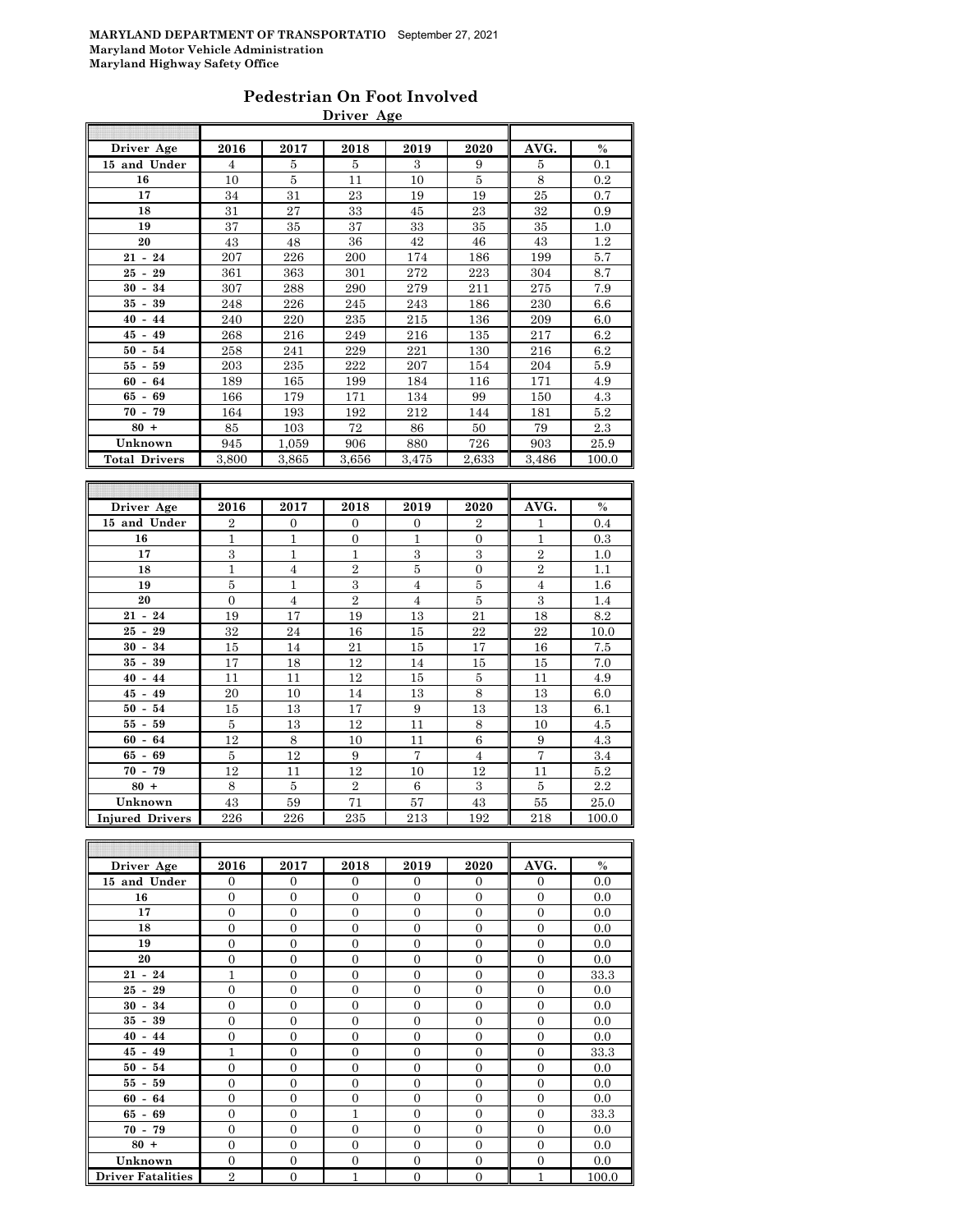| Driver Gender          | 2016  | 2017  | 2018  | 2019  | 2020  | AVG.  | $\frac{0}{0}$ |
|------------------------|-------|-------|-------|-------|-------|-------|---------------|
| Male                   | 1,701 | 1,651 | 1,621 | 1,563 | 1,148 | 1,537 | 44.1          |
| Female                 | 1,160 | 1,166 | 1,136 | 1,033 | 767   | 1,052 | 30.2          |
| Unknown                | 939   | 1,048 | 899   | 879   | 718   | 897   | 25.7          |
| <b>Total Drivers</b>   | 3,800 | 3,865 | 3,656 | 3,475 | 2,633 | 3,486 | 100.0         |
|                        |       |       |       |       |       |       |               |
|                        |       |       |       |       |       |       |               |
|                        |       |       |       |       |       |       |               |
| Driver Gender          | 2016  | 2017  | 2018  | 2019  | 2020  | AVG.  | $\frac{0}{0}$ |
| Male                   | 112   | 94    | 88    | 93    | 84    | 94    | 43.1          |
| Female                 | 70    | 76    | 77    | 64    | 65    | 70    | 32.2          |
| Unknown                | 44    | 56    | 70    | 56    | 43    | 54    | 24.6          |
| <b>Driver Injuries</b> | 226   | 226   | 235   | 213   | 192   | 218   | 100.0         |
|                        |       |       |       |       |       |       |               |

## **Pedestrian On Foot Involved Driver Gender**

| Driver Gender            | 2016 | 2017 | 2018 | 2019 | 2020 | AVG. | $\%$  |
|--------------------------|------|------|------|------|------|------|-------|
| Male                     |      |      |      |      |      |      | 66.7  |
| Female                   |      |      |      |      |      |      | 33.3  |
| Unknown                  |      |      |      |      |      |      | 0.0   |
| <b>Driver Fatalities</b> |      |      |      |      |      |      | 100.0 |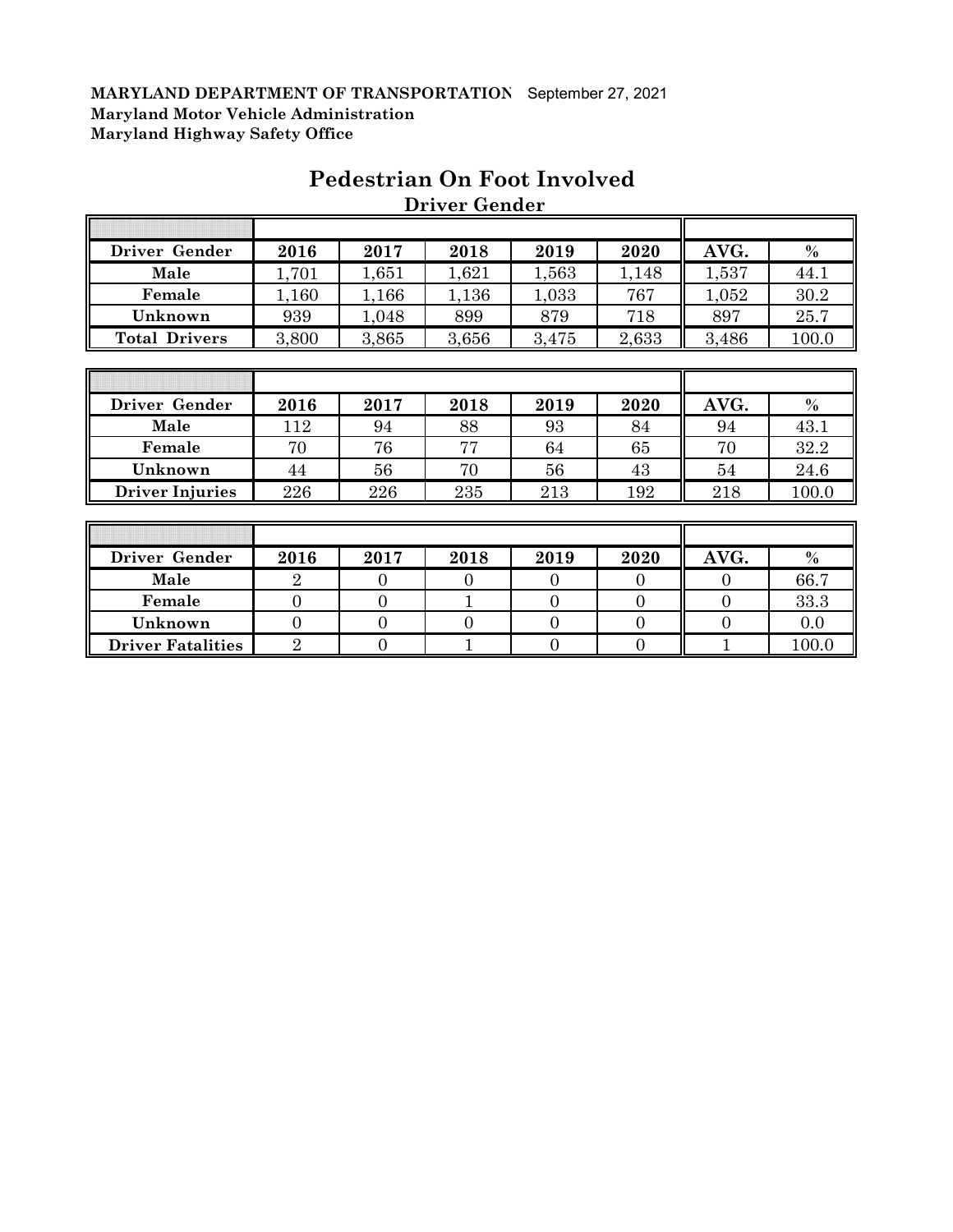#### **Pedestrian On Foot Involved Driver Safety Equipment Use**

| <b>Safety Equipment</b> | 2016             | 2017             | 2018             | 2019             | 2020             | AVG.             | %     |
|-------------------------|------------------|------------------|------------------|------------------|------------------|------------------|-------|
| <b>Not Applicable</b>   | 312              | 396              | 382              | 347              | 272              | 342              | 9.8   |
| None                    | 64               | 74               | 67               | 62               | 80               | 69               | 2.0   |
| Lap belt only           | 17               | 16               | 15               | 19               | 10               | 15               | 0.4   |
| Shoulder belt only      | $\bf{22}$        | 32               | 24               | 32               | 25               | 27               | 0.8   |
| Shoulder/Lap belt(s)    | 2,270            | 2.160            | 2,080            | 1,989            | 1,455            | 1,991            | 57.1  |
| Child/Youth restraint   | $\mathbf{0}$     | $\overline{0}$   | $\overline{0}$   | $\overline{0}$   | $\overline{0}$   | $\overline{0}$   | 0.0   |
| Child restraint forward | 0                | 0                | $\mathbf{0}$     | $\overline{0}$   | $\mathbf{0}$     | $\mathbf{0}$     | 0.0   |
| Child restraint rear    | $\overline{0}$   | $\overline{0}$   | $\overline{0}$   | $\boldsymbol{0}$ | 0                | $\boldsymbol{0}$ | 0.0   |
| <b>Booster</b> seat     | 0                | 0                | $\boldsymbol{0}$ | 0                | $\overline{0}$   | $\overline{0}$   | 0.0   |
| Child restraint unknow  | $\overline{0}$   | $\overline{0}$   | $\overline{0}$   | $\boldsymbol{0}$ | $\boldsymbol{0}$ | $\overline{0}$   | 0.0   |
| Mc/Bike helmet          | 7                | 4                | 6                | 5                | 3                | 5                | 0.1   |
| Mc/bike shield only     | $\overline{0}$   | $\overline{0}$   | $\overline{0}$   | $\overline{0}$   | $\overline{0}$   | $\overline{0}$   | 0.0   |
| Mc/bike helmet & shield | 7                | $\overline{2}$   | 5                | 5                | $\boldsymbol{3}$ | 4                | 0.1   |
|                         | $\overline{0}$   | $\overline{0}$   | $\mathbf{1}$     | $\overline{0}$   | $\overline{0}$   | $\overline{0}$   |       |
| Protective pads         |                  |                  |                  |                  |                  |                  | 0.0   |
| Reflective clothing     | $\mathbf{0}$     | 0                | 1                | 0                | $\boldsymbol{0}$ | 0                | 0.0   |
| Lighting                | 0                | 0                | $\overline{0}$   | $\overline{0}$   | 0                | $\overline{0}$   | 0.0   |
| Air bag only            | $\overline{0}$   | $\overline{0}$   | $\overline{0}$   | $\overline{0}$   | $\overline{0}$   | $\overline{0}$   | 0.0   |
| Air bag and belts       | $\boldsymbol{0}$ | $\overline{0}$   | $\overline{0}$   | $\boldsymbol{0}$ | $\overline{0}$   | $\overline{0}$   | 0.0   |
| Other                   | $\overline{4}$   | 10               | 9                | 5                | 8                | 7                | 0.2   |
| Unknown                 | 1,097            | 1.171            | 1,066            | 1,011            | 777              | 1,024            | 29.4  |
| <b>Total Drivers</b>    | 3,800            | 3.865            | 3,656            | 3,475            | 2,633            | 3,486            | 100.0 |
|                         |                  |                  |                  |                  |                  |                  |       |
|                         |                  |                  |                  |                  |                  |                  |       |
| <b>Safety Equipment</b> | 2016             | 2017             | 2018             | 2019             | 2020             | AVG.             | $\%$  |
| <b>Not Applicable</b>   | 25               | 53               | 49               | 41               | 33               | 40               | 18.4  |
| None                    | 9                | 16               | 10               | 13               | 20               | 14               | 6.2   |
| Lap belt only           | $\mathbf{1}$     | $\mathbf{1}$     | $\mathbf{1}$     | 3                | $\mathbf{1}$     | $\mathbf{1}$     | 0.6   |
| Shoulder belt only      | 1                | $\overline{2}$   | 3                | $\overline{4}$   | $\mathbf{1}$     | $\overline{2}$   | 1.0   |
| Shoulder/Lap belt(s)    | 128              | 100              | 100              | 92               | 84               | 101              | 46.2  |
| Child/Youth restraint   | 0                | 0                | 0                | $\mathbf{0}$     | $\mathbf{0}$     | $\mathbf{0}$     | 0.0   |
| Child restraint forward | $\overline{0}$   | $\overline{0}$   | $\overline{0}$   | $\overline{0}$   | $\overline{0}$   | $\overline{0}$   | 0.0   |
| Child restraint rear    | $\boldsymbol{0}$ | $\boldsymbol{0}$ | 0                | 0                | 0                | 0                | 0.0   |
| <b>Booster seat</b>     | $\overline{0}$   | $\overline{0}$   | $\overline{0}$   | $\overline{0}$   | $\overline{0}$   | $\overline{0}$   | 0.0   |
| Child restraint unknow: | $\boldsymbol{0}$ | 0                | $\overline{0}$   | $\overline{0}$   | $\overline{0}$   | $\mathbf{0}$     | 0.0   |
| Mc/Bike helmet          | $\mathbf{1}$     | $\overline{2}$   | $\overline{4}$   | 3                | $\overline{2}$   | $\overline{2}$   | 1.1   |
|                         |                  |                  |                  |                  |                  |                  |       |
| Mc/bike shield only     | 0                | 0                | $\boldsymbol{0}$ | 0                | 0                | 0                | 0.0   |
| Mc/bike helmet & shield | 6                | 1                | $\overline{2}$   | 3                | 3                | 3                | 1.4   |
| Protective pads         | $\overline{0}$   | 0                | $\overline{0}$   | $\overline{0}$   | $\overline{0}$   | $\overline{0}$   | 0.0   |
| Reflective clothing     | $\mathbf{0}$     | 0                | $\overline{0}$   | $\overline{0}$   | $\overline{0}$   | $\overline{0}$   | 0.0   |
| Lighting                | $\overline{0}$   | $\overline{0}$   | $\overline{0}$   | $\overline{0}$   | $\overline{0}$   | $\overline{0}$   | 0.0   |
| Air bag only            | $\mathbf{0}$     | 0                | $\boldsymbol{0}$ | 0                | $\boldsymbol{0}$ | $\overline{0}$   | 0.0   |
| Air bag and belts       | $\overline{0}$   | $\overline{0}$   | $\overline{0}$   | $\overline{0}$   | $\overline{0}$   | $\overline{0}$   | 0.0   |
| Other                   | $\boldsymbol{0}$ | $\overline{0}$   | $\,3$            | $\overline{0}$   | $\overline{0}$   | $\mathbf{1}$     | 0.3   |
| Unknown                 | 55               | 51               | 63               | 54               | 48               | 54               | 24.8  |
| <b>Driver Injuries</b>  | 226              | 226              | 235              | 213              | 192              | 218              | 100.0 |
|                         |                  |                  |                  |                  |                  |                  |       |
|                         |                  |                  |                  |                  |                  |                  |       |
| <b>Safety Equipment</b> | 2016             | 2017             | 2018             | 2019             | 2020             | AVG.             | $\%$  |
| Not Applicable          | 0                | 0                | 0                | 0                | 0                | 0                | 0.0   |
| None                    | $\boldsymbol{0}$ | $\boldsymbol{0}$ | $\boldsymbol{0}$ | $\boldsymbol{0}$ | $\boldsymbol{0}$ | $\boldsymbol{0}$ | 0.0   |
| Lap belt only           | 0                | 0                | 0                | 0                | 0                | 0                | 0.0   |
| Shoulder belt only      | $\overline{0}$   | $\mathbf{0}$     | $\mathbf{0}$     | $\overline{0}$   | $\boldsymbol{0}$ | $\boldsymbol{0}$ | 0.0   |
| Shoulder/Lap belt(s)    | 1                | $\boldsymbol{0}$ | 1                | $\boldsymbol{0}$ | $\mathbf{0}$     | 0                | 66.7  |
| Child/Youth restraint   | $\mathbf{0}$     | $\boldsymbol{0}$ | $\boldsymbol{0}$ | $\boldsymbol{0}$ | $\boldsymbol{0}$ | $\boldsymbol{0}$ | 0.0   |
| Child restraint forward | $\boldsymbol{0}$ | 0                | $\boldsymbol{0}$ | 0                | $\boldsymbol{0}$ | $\boldsymbol{0}$ | 0.0   |
| Child restraint rear    | $\boldsymbol{0}$ | $\overline{0}$   | $\overline{0}$   | $\overline{0}$   | $\overline{0}$   | $\overline{0}$   | 0.0   |
| <b>Booster</b> seat     | $\boldsymbol{0}$ | 0                | $\boldsymbol{0}$ | 0                | $\boldsymbol{0}$ | $\boldsymbol{0}$ | 0.0   |
| Child restraint unk.    | 0                | 0                | $\boldsymbol{0}$ | 0                | $\overline{0}$   | $\boldsymbol{0}$ | 0.0   |
| Mc/Bike helmet          | $\boldsymbol{0}$ | $\boldsymbol{0}$ | $\boldsymbol{0}$ | 0                | $\boldsymbol{0}$ | $\boldsymbol{0}$ | 0.0   |
| Mc/bike shield only     | $\boldsymbol{0}$ | $\boldsymbol{0}$ | $\boldsymbol{0}$ | 0                | $\boldsymbol{0}$ | $\boldsymbol{0}$ | 0.0   |
|                         | 1                | $\overline{0}$   | $\mathbf{0}$     | $\overline{0}$   | $\overline{0}$   | $\overline{0}$   | 33.3  |
| Mc/bike helmet & shield |                  |                  |                  |                  |                  |                  |       |
| Protective pads         | $\mathbf{0}$     | 0                | $\boldsymbol{0}$ | 0                | $\boldsymbol{0}$ | $\overline{0}$   | 0.0   |
| Reflective clothing     | $\mathbf{0}$     | $\overline{0}$   | $\boldsymbol{0}$ | 0                | $\overline{0}$   | $\overline{0}$   | 0.0   |
| Lighting                | $\boldsymbol{0}$ | 0                | $\mathbf{0}$     | $\overline{0}$   | $\overline{0}$   | $\overline{0}$   | 0.0   |
| Air bag only            | $\overline{0}$   | $\overline{0}$   | $\overline{0}$   | $\overline{0}$   | $\overline{0}$   | $\overline{0}$   | 0.0   |
| Air bag and belts       | $\overline{0}$   | $\overline{0}$   | $\overline{0}$   | 0                | $\boldsymbol{0}$ | $\boldsymbol{0}$ | 0.0   |
| Other                   |                  |                  |                  |                  |                  |                  |       |
|                         | 0                | 0                | $\boldsymbol{0}$ | 0                | $\overline{0}$   | $\boldsymbol{0}$ | 0.0   |
| Unknown                 | $\boldsymbol{0}$ | $\overline{0}$   | 0                | $\overline{0}$   | $\boldsymbol{0}$ | $\boldsymbol{0}$ | 0.0   |

**Note: None & Air Bag are counted as no safety equipment in use.**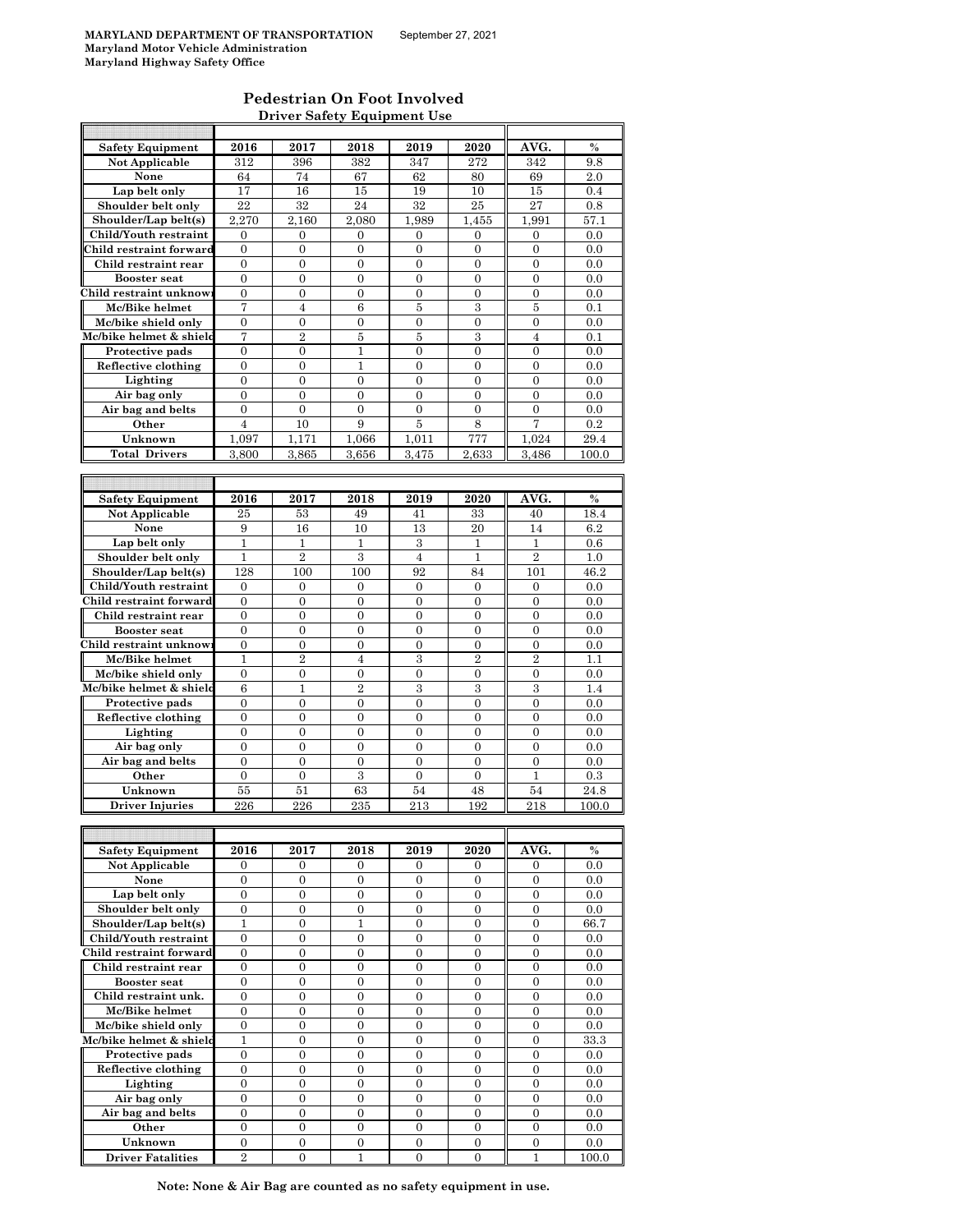| Pedestrian On Foot Involved |  |
|-----------------------------|--|
| Passenger Age               |  |

|                         |                                    |                  | <u>Passenger Age</u>    |                         |                   |                     |               |
|-------------------------|------------------------------------|------------------|-------------------------|-------------------------|-------------------|---------------------|---------------|
|                         |                                    |                  |                         |                         |                   |                     |               |
| Passenger Age           | 2016                               | 2017             | 2018                    | 2019                    | 2020              | AVG.                | $\frac{0}{0}$ |
| Under 5                 | 78                                 | 96               | 79                      | 65                      | 37                | 71                  | 10.3          |
| $5-9$                   | 87                                 | 89               | 57                      | 72                      | 31                | 67                  | 9.8           |
| $10 - 11$               | 31                                 | 43               | 18                      | 46                      | 15                | 31                  | 4.4           |
| $12 - 13$               | 38                                 | 23               | 18                      | 56                      | 24                | 32                  | 4.6           |
| $14 - 15$               | 29                                 | 38               | 49                      | 34                      | 29                | 36                  | $5.2\,$       |
| $16 - 17$               | 42                                 | 42               | 47                      | 46                      | 37                | 43                  | 6.2           |
| $18 - 19$               | 41                                 | 35               | 46                      | 43                      | 38                | 41                  | 5.9           |
| $20 - 24$               | 86                                 | 74               | 73                      | 61                      | 65                | 72                  | 10.4          |
| $25 - 29$               | 72                                 | 65               | 68                      | 44                      | 50                | 60                  | 8.7           |
| $30 - 34$               | 55                                 | 48               | 48                      | 45                      | 32                | 46                  | 6.6           |
| $35 - 39$               | 40                                 | 31               | 38                      | 21                      | 23                | 31                  | 4.4           |
| $40 - 44$               | 26                                 | 18               | 30                      | 29                      | 24                | 25                  | 3.7           |
| $45 - 49$               | 27                                 | 19               | 32                      | 18                      | 10                | 21                  | 3.1           |
| $50 - 54$               | 23                                 | 32               | 30                      | 22                      | 16                | 25                  | 3.6           |
| $55 - 59$               | 21                                 | 22               | 20                      | 21                      | 20                | 21                  | 3.0           |
| $60 - 64$               | 12                                 | 23               | 27                      | 16                      | 12                | 18                  | 2.6           |
| $65 - 69$               | 12                                 | 12               | 22                      | 14                      | 13                | 15                  | 2.1           |
| $70 - 79$               | 14                                 | 23               | 23                      | 28                      | 13                | 20                  | 2.9           |
| $80 +$                  | 16                                 | 20               | 24                      | 14                      | $\,3$             | 15                  | 2.2           |
| Unknown                 | $\overline{0}$                     | $\mathbf{0}$     | $\overline{0}$          | $\mathbf{0}$            | $\overline{2}$    | $\mathbf{0}$        | 0.1           |
| <b>Total Passengers</b> | 750                                | 753              | 749                     | 695                     | 494               | 688                 | 100.0         |
|                         |                                    |                  |                         |                         |                   |                     |               |
|                         |                                    |                  |                         |                         |                   |                     |               |
|                         |                                    |                  |                         |                         |                   |                     |               |
| Passenger Age           | 2016                               | 2017             | 2018                    | 2019                    | 2020              | AVG.                | %             |
| Under 5                 | 7                                  | $\overline{4}$   | $\mathbf{1}$            | 8                       | 5                 | 5                   | 9.5           |
| $5-9$                   | $\bf 5$                            | 7                | 5                       | $\,2$                   | $\,2$             | $\overline{4}$      | 8.0           |
| $10 - 11$               | $\mathbf{1}$                       | $\boldsymbol{0}$ | $\boldsymbol{0}$        | $\boldsymbol{0}$        | $\mathbf{1}$      | $\mathbf{0}$        | 0.8           |
| $12 - 13$               | $\overline{4}$                     | $\overline{2}$   | $\,1\,$                 | $\overline{2}$          | $\overline{2}$    | $\overline{2}$      | 4.2           |
| $14 - 15$               | $\overline{2}$                     | $\overline{2}$   | $\overline{4}$          | $\boldsymbol{0}$        | $\boldsymbol{0}$  | $\,2$               | 3.0           |
| $16 - 17$               | $\overline{4}$                     | $\mathbf{1}$     | $\mathbf{1}$            | 3                       | $\overline{4}$    | $\boldsymbol{3}$    | 4.9           |
| $18 - 19$               | $\overline{4}$                     | $\mathbf 1$      | $\,3\,$                 | $\,3\,$                 | $\mathbf{1}$      | $\overline{2}$      | 4.6           |
| $20 - 24$               | $\bf 5$                            | $\,6$            | $\overline{4}$          | $\,6$                   | 8                 | $\overline{6}$      | 11.0          |
| $25 - 29$               | 10                                 | 11               | 6                       | $\overline{\mathbf{4}}$ | $\scriptstyle{7}$ | $\,$ 8 $\,$         | 14.4          |
| $30 - 34$               | $\overline{4}$                     | 6                | $\bf 5$                 | 3                       | 3                 | $\overline{4}$      | 8.0           |
| $35 - 39$               | $\,6$                              | $\overline{2}$   | $\,3$                   | 1                       | $\boldsymbol{2}$  | $\,3$               | 5.3           |
| $40 - 44$               | 3                                  | 1                | $\overline{2}$          | $\bf 5$                 | $\overline{2}$    | 3                   | 4.9           |
| $45 - 49$               | $\overline{2}$                     | $\overline{2}$   | $\overline{4}$          | $\overline{2}$          | $\overline{2}$    | $\overline{2}$      | 4.6           |
| $50 - 54$               | $\,2$                              | $\mathbf 1$      | $\,3\,$                 | $\boldsymbol{0}$        | $\mathbf{1}$      | $\mathbf 1$         | 2.7           |
| $55 - 59$               | 3                                  | $\,3$            | $\overline{2}$          | 1                       | $\overline{2}$    | $\overline{2}$      | 4.2           |
| $60 - 64$               | $\mathbf{1}$                       | $\bf 5$          | 3                       | $\boldsymbol{0}$        | $\mathbf{1}$      | $\overline{2}$      | 3.8           |
| $65 - 69$               | $\mathbf{1}$                       | $\mathbf{1}$     | $\overline{0}$          | $\mathbf{1}$            | $\mathbf{1}$      | $\mathbf{1}$        | 1.5           |
| $70 - 79$               |                                    | $\overline{2}$   |                         |                         | $\mathbf{1}$      |                     |               |
| $80 +$                  | $\overline{2}$<br>$\boldsymbol{0}$ | $\boldsymbol{0}$ | $\,1$<br>$\overline{2}$ | $\,2$<br>1              | $\boldsymbol{0}$  | $\overline{2}$<br>1 | 3.0<br>1.1    |
| Unknown                 | $\overline{0}$                     | $\overline{0}$   | $\overline{0}$          | $\mathbf{0}$            | $\mathbf{1}$      | $\overline{0}$      | 0.4           |

| Passenger Age               | 2016           | 2017           | 2018           | 2019         | 2020           | AVG.         | $\%$    |
|-----------------------------|----------------|----------------|----------------|--------------|----------------|--------------|---------|
| Under 5                     | $\mathbf{0}$   | $\mathbf{0}$   | $\mathbf{0}$   | $\mathbf{0}$ | $\mathbf{0}$   | $\mathbf{0}$ | #DIV/0! |
| $5-9$                       | $\Omega$       | $\Omega$       | $\Omega$       | $\Omega$     | $\Omega$       | $\Omega$     | #DIV/0! |
| $10 - 11$                   | $\Omega$       | $\Omega$       | $\Omega$       | $\Omega$     | $\mathbf{0}$   | $\Omega$     | #DIV/0! |
| $12 - 13$                   | $\Omega$       | $\Omega$       | $\Omega$       | $\Omega$     | $\Omega$       | $\Omega$     | #DIV/0! |
| $14 - 15$                   | $\Omega$       | $\Omega$       | $\Omega$       | $\Omega$     | $\Omega$       | $\Omega$     | #DIV/0! |
| $16 - 17$                   | $\overline{0}$ | $\Omega$       | $\overline{0}$ | $\mathbf{0}$ | $\overline{0}$ | $\Omega$     | #DIV/0! |
| $18 - 19$                   | $\overline{0}$ | $\mathbf{0}$   | $\mathbf{0}$   | $\mathbf{0}$ | $\mathbf{0}$   | $\Omega$     | #DIV/0! |
| $20 - 24$                   | $\Omega$       | $\Omega$       | $\Omega$       | $\Omega$     | $\Omega$       | $\Omega$     | #DIV/0! |
| $25 - 29$                   | $\overline{0}$ | $\overline{0}$ | $\overline{0}$ | $\mathbf{0}$ | $\mathbf{0}$   | $\Omega$     | #DIV/0! |
| $30 - 34$                   | $\Omega$       | $\Omega$       | $\Omega$       | $\Omega$     | $\Omega$       | $\Omega$     | #DIV/0! |
| $35 - 39$                   | $\Omega$       | $\theta$       | $\theta$       | $\theta$     | $\Omega$       | $\Omega$     | #DIV/0! |
| $40 - 44$                   | $\overline{0}$ | $\Omega$       | $\Omega$       | $\Omega$     | $\overline{0}$ | $\Omega$     | #DIV/0! |
| $45 - 49$                   | $\Omega$       | $\Omega$       | $\Omega$       | $\Omega$     | $\mathbf{0}$   | $\Omega$     | #DIV/0! |
| $50 - 54$                   | $\overline{0}$ | $\Omega$       | $\Omega$       | $\Omega$     | $\mathbf{0}$   | $\Omega$     | #DIV/0! |
| $55 - 59$                   | $\mathbf{0}$   | $\Omega$       | $\Omega$       | $\Omega$     | $\Omega$       | $\Omega$     | #DIV/0! |
| $60 - 64$                   | $\Omega$       | $\Omega$       | $\Omega$       | $\Omega$     | $\Omega$       | $\Omega$     | #DIV/0! |
| $65 - 69$                   | $\theta$       | $\Omega$       | $\Omega$       | $\Omega$     | $\Omega$       | $\Omega$     | #DIV/0! |
| $70 - 79$                   | $\Omega$       | $\mathbf{0}$   | $\Omega$       | $\Omega$     | $\mathbf{0}$   | $\Omega$     | #DIV/0! |
| $80 +$                      | $\Omega$       | $\Omega$       | $\Omega$       | $\Omega$     | $\Omega$       | $\Omega$     | #DIV/0! |
| Unknown                     | $\overline{0}$ | $\overline{0}$ | $\overline{0}$ | $\mathbf{0}$ | $\mathbf{0}$   | $\mathbf{0}$ | #DIV/0! |
| <b>Passenger Fatalities</b> | $\overline{0}$ | $\overline{0}$ | $\overline{0}$ | $\mathbf{0}$ | $\mathbf{0}$   | $\mathbf{0}$ | #DIV/0! |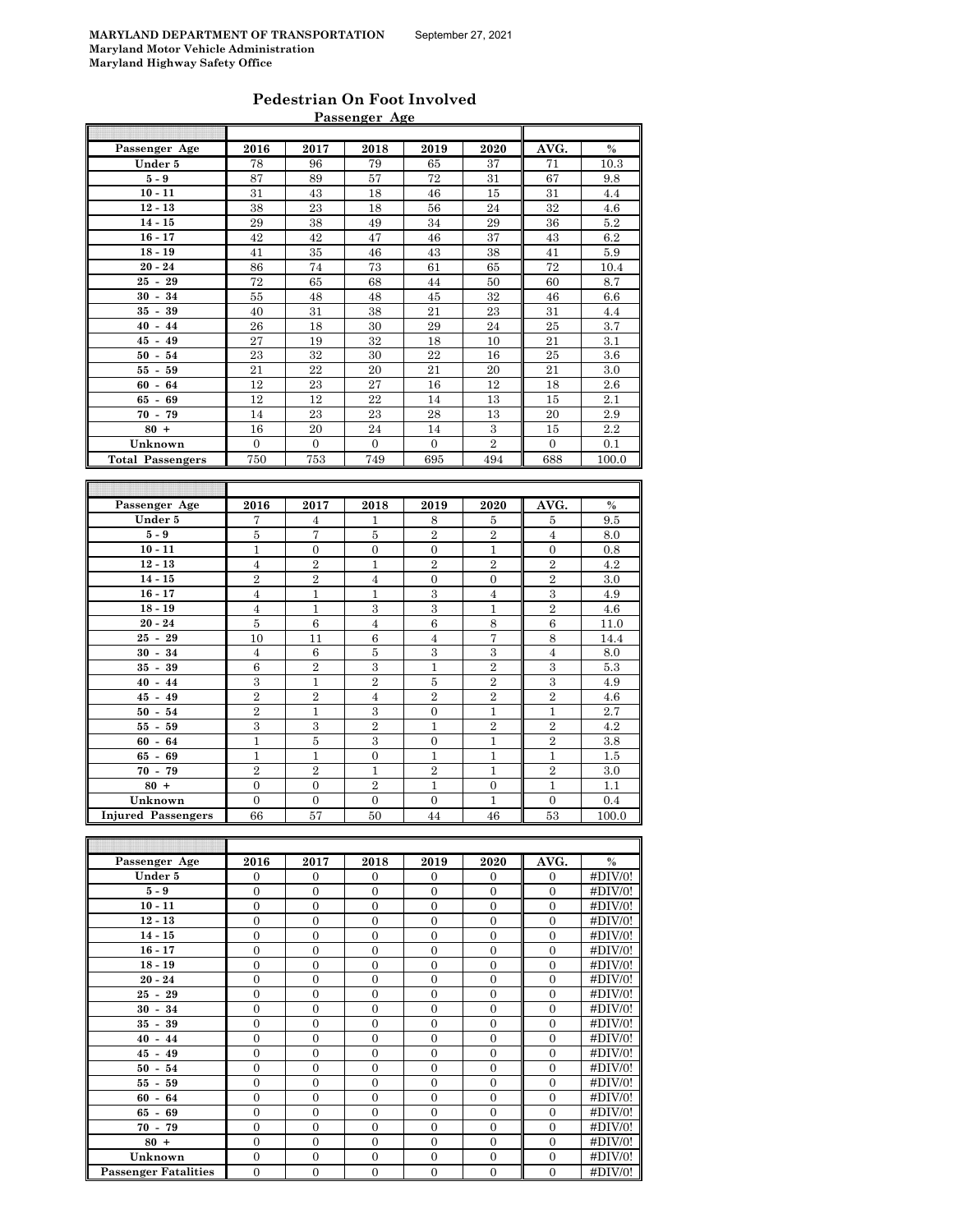|                             |                  |                | r assenger achaer |                  |                |                |             |
|-----------------------------|------------------|----------------|-------------------|------------------|----------------|----------------|-------------|
|                             |                  |                |                   |                  |                |                |             |
| Passenger Gender            | 2016             | 2017           | 2018              | 2019             | 2020           | AVG.           | $\%$        |
| Male                        | 340              | 341            | 333               | 340              | 257            | 322            | 46.8        |
| Female                      | 400              | 395            | 405               | 348              | 227            | 355            | 51.6        |
| Unknown                     | 10               | 17             | 11                | 7                | 10             | 11             | 1.6         |
| <b>Total Passengers</b>     | 750              | 753            | 749               | 695              | 494            | 688            | 100.0       |
|                             |                  |                |                   |                  |                |                |             |
|                             |                  |                |                   |                  |                |                |             |
| Passenger Gender            | 2016             | 2017           | 2018              | 2019             | 2020           | AVG.           | $\%$        |
| Male                        | 25               | 19             | 21                | 22               | 27             | 23             | 43.3        |
| Female                      | 39               | 38             | 29                | 22               | 18             | 29             | 55.5        |
| Unknown                     | $\overline{2}$   | $\overline{0}$ | $\overline{0}$    | $\overline{0}$   |                |                | 1.1         |
| <b>Passenger Injuries</b>   | 66               | 57             | 50                | 44               | 46             | 53             | 100.0       |
|                             |                  |                |                   |                  |                |                |             |
|                             |                  |                |                   |                  |                |                |             |
| Passenger Gender            | 2016             | 2017           | 2018              | 2019             | 2020           | AVG.           | $\%$        |
| Male                        | $\mathbf{0}$     | $\mathbf{0}$   | $\mathbf{0}$      | $\overline{0}$   | $\overline{0}$ | $\overline{0}$ | #DIV/0!     |
| Female                      | $\overline{0}$   | $\mathbf{0}$   | $\overline{0}$    | $\overline{0}$   | $\overline{0}$ | $\overline{0}$ | #DIV/0!     |
| Unknown                     | $\overline{0}$   | $\mathbf{0}$   | $\overline{0}$    | $\overline{0}$   | $\overline{0}$ | $\overline{0}$ | #DIV/0!     |
| <b>Passenger Fatalities</b> | $\boldsymbol{0}$ | $\mathbf{0}$   | $\mathbf{0}$      | $\boldsymbol{0}$ | $\overline{0}$ | $\overline{0}$ | $\#$ DIV/0! |

## **Pedestrian On Foot Involved Passenger Gender**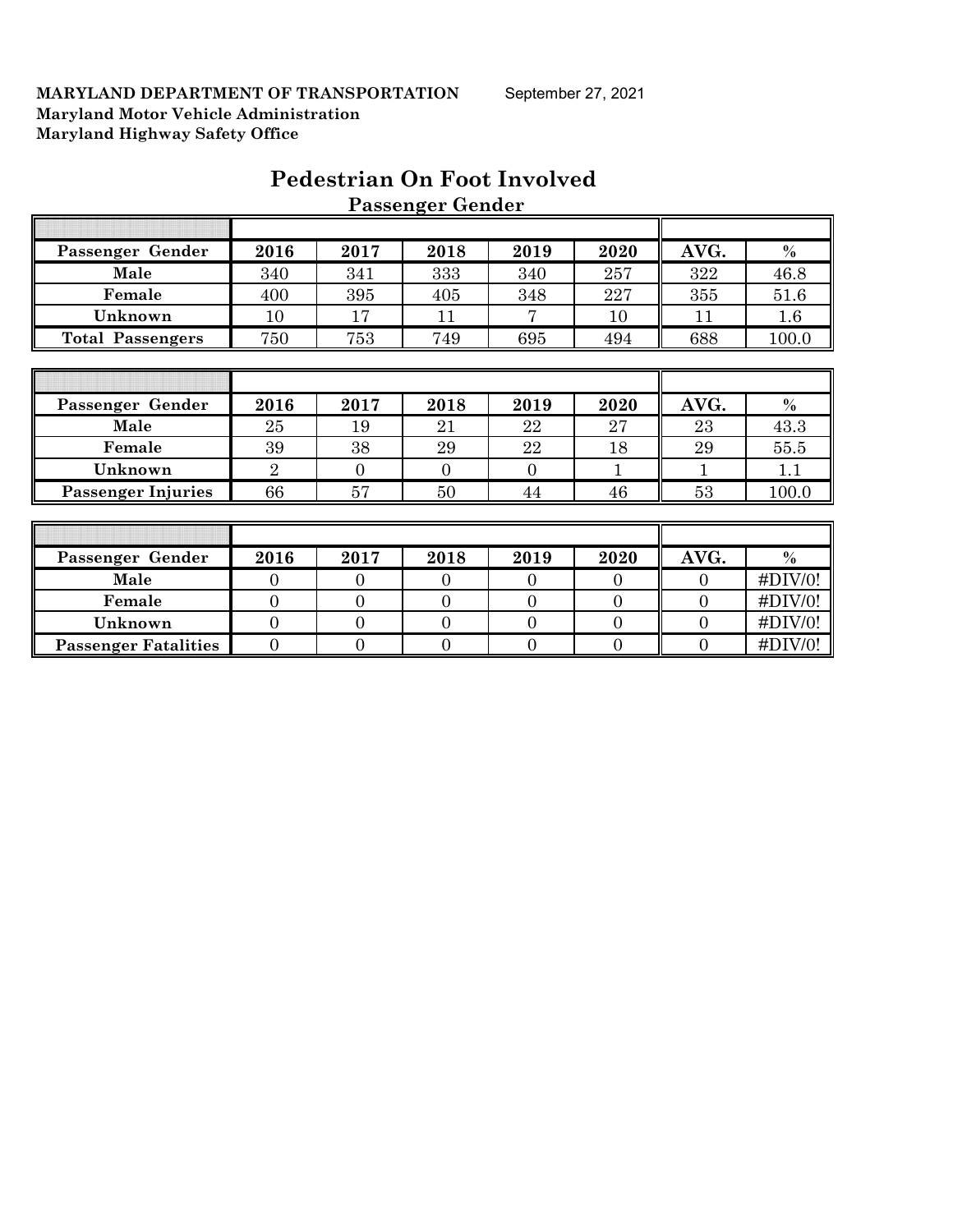F

#### **Pedestrian On Foot Involved Passenger Safety Equipment Use**

| <b>Safety Equipment</b>        | 2016             | 2017             | 2018             | 2019             | 2020             | AVG.             | $\frac{0}{0}$ |
|--------------------------------|------------------|------------------|------------------|------------------|------------------|------------------|---------------|
| Not Applicable                 | 48               | 88               | 85               | 88               | 40               | 70               | 10.1          |
| None                           | 72               | 86               | 53               | 96               | 65               | 74               | 10.8          |
| Lap belt only                  | 5                | 8                | $\overline{4}$   | 14               | 3                | 7                | 1.0           |
| Shoulder belt only             | 3                | $\overline{4}$   | 3                | 4                | $\overline{2}$   | 3                | 0.5           |
| Shoulder/Lap belt(s)           | 462              | 405              | 454              | 369              | 289              | 396              | 57.5          |
| Child/Youth restraint          | 0                | 0                | $\mathbf{0}$     | $\mathbf{0}$     | 0                | $\mathbf{0}$     | 0.0           |
| Child restraint forward        | 38               | 34               | 31               | 36               | 19               | 32               | 4.6           |
| Child restraint rear           | 18               | 20               | 13               | 10               | 5                | 13               | 1.9           |
| <b>Booster seat</b>            | 14               | 17               | 7                | 9                | 9                | 11               | 1.6           |
| Child restraint unk.           |                  |                  |                  |                  |                  |                  |               |
|                                | 10               | 1                | 13               | 5                | 5                | 7                | 1.0           |
| Mc/Bike helmet                 | $\mathbf{0}$     | $\overline{0}$   | $\mathbf{0}$     | $\overline{0}$   | 1                | $\overline{0}$   | 0.0           |
| Mc/bike shield only            | $\overline{0}$   | $\overline{0}$   | $\overline{0}$   | $\mathbf{0}$     | $\overline{0}$   | $\overline{0}$   | 0.0           |
| Mc/bike helmet & shield        | 1                | $\boldsymbol{0}$ | 1                | $\boldsymbol{0}$ | 1                | 1                | 0.1           |
| Protective pads                | $\overline{0}$   | $\overline{0}$   | $\overline{0}$   | $\overline{0}$   | 5                | 1                | 0.1           |
| Reflective clothing            | 0                | $\boldsymbol{0}$ | $\boldsymbol{0}$ | $\overline{0}$   | $\overline{2}$   | 0                | 0.1           |
| Lighting                       | $\overline{0}$   | $\overline{0}$   | $\overline{0}$   | $\overline{0}$   | $\overline{0}$   | $\overline{0}$   | 0.0           |
| Air bag only                   | $\overline{0}$   | $\overline{0}$   | $\overline{0}$   | $\overline{0}$   | $\overline{0}$   | $\overline{0}$   | 0.0           |
| Air bag and belts              | $\overline{0}$   | $\overline{0}$   | $\overline{0}$   | $\overline{0}$   | $\theta$         | $\overline{0}$   | 0.0           |
| Other                          | $\overline{3}$   | 14               | $\boldsymbol{0}$ | $\boldsymbol{0}$ | $\overline{0}$   | $\overline{3}$   | 0.5           |
| Unknown                        | 76               | 76               | 85               | 64               | 48               | 70               | 10.1          |
| <b>Total Passengers</b>        | 750              | 753              | 749              | 695              | 494              | 688              | 100.0         |
|                                |                  |                  |                  |                  |                  |                  |               |
|                                |                  |                  |                  |                  |                  |                  |               |
| <b>Safety Equipment</b>        | 2016             | 2017             | 2018             | 2019             | 2020             | AVG.             | $\%$          |
| Not Applicable                 | 5                | 14               | 10               | 7                | 10               | 9                | 17.5          |
| None                           | 15               | $\,6$            | 8                | 7                | 3                | 8                | 14.8          |
| Lap belt only                  | $\boldsymbol{0}$ | 0                | $\mathbf{0}$     | 1                | $\overline{2}$   | 1                | 1.1           |
| Shoulder belt only             | $\overline{0}$   | $\overline{0}$   | $\overline{0}$   | $\overline{0}$   | $\mathbf{0}$     | $\overline{0}$   | 0.0           |
| Shoulder/Lap belt(s)           | 28               | 25               | 22               | 21               | 17               | 23               | 43.0          |
| Child/Youth restraint          | $\overline{0}$   | $\overline{0}$   | $\overline{0}$   | $\overline{0}$   | $\Omega$         | $\overline{0}$   | 0.0           |
|                                |                  |                  |                  |                  |                  |                  |               |
| Child restraint forward        | $\overline{2}$   | $\mathbf 1$      | $\boldsymbol{0}$ | $\overline{4}$   | $\overline{2}$   | $\overline{2}$   | 3.4           |
| Child restraint rear           | $\overline{2}$   | $\mathbf{1}$     | $\mathbf{1}$     | 1                | $\overline{0}$   | $\mathbf{1}$     | 1.9           |
| <b>Booster</b> seat            | 1                | 3                | $\overline{0}$   | $\overline{0}$   | $\overline{0}$   | $\mathbf{1}$     | 1.5           |
| Child restraint unk.           | 1                | 0                | 0                | $\boldsymbol{0}$ | 1                | 0                | 0.8           |
| Mc/Bike helmet                 | $\overline{0}$   | $\overline{0}$   | $\overline{0}$   | $\overline{0}$   | 1                | $\overline{0}$   | 0.4           |
| Mc/bike shield only            | 0                | $\boldsymbol{0}$ | $\boldsymbol{0}$ | $\boldsymbol{0}$ | 0                | 0                | 0.0           |
| Mc/bike helmet & shield        | $\mathbf{1}$     | $\overline{0}$   | $\mathbf{1}$     | $\overline{0}$   | 1                | $\mathbf{1}$     | 1.1           |
| Protective pads                | $\overline{0}$   | $\overline{0}$   | $\overline{0}$   | $\overline{0}$   | 3                | $\mathbf{1}$     | 1.1           |
| Reflective clothing            | 0                | 0                | $\overline{0}$   | $\overline{0}$   | $\mathbf{1}$     | $\Omega$         | 0.4           |
| Lighting                       | $\boldsymbol{0}$ | $\boldsymbol{0}$ | $\boldsymbol{0}$ | $\mathbf{0}$     | $\mathbf{0}$     | $\boldsymbol{0}$ | 0.0           |
| Air bag only                   | $\boldsymbol{0}$ | 0                | $\boldsymbol{0}$ | $\boldsymbol{0}$ | 0                | 0                | 0.0           |
| Air bag and belts              | $\overline{0}$   | $\overline{0}$   | $\overline{0}$   | $\overline{0}$   | $\overline{0}$   | $\overline{0}$   | 0.0           |
| Other                          | 0                | 0                | 0                | $\boldsymbol{0}$ | 0                | 0                | 0.0           |
| Unknown                        | 11               | 7                | 8                | 3                | 5                | 7                | 12.9          |
| <b>Passenger Injuries</b>      | 66               | 57               | 50               | 44               | 46               | 53               | 100.0         |
|                                |                  |                  |                  |                  |                  |                  |               |
|                                |                  |                  |                  |                  |                  |                  |               |
| <b>Safety Equipment</b>        | 2016             | 2017             | 2018             | 2019             | 2020             | AVG.             | $\%$          |
| Not Applicable                 | 0                | 0                | 0                | 0                | 0                | 0                | #DIV/0!       |
| None                           | 0                | $\boldsymbol{0}$ | $\boldsymbol{0}$ | $\boldsymbol{0}$ | 0                | 0                | #DIV/0!       |
|                                | $\overline{0}$   | $\overline{0}$   | $\overline{0}$   | $\mathbf{0}$     | $\overline{0}$   | $\overline{0}$   | #DIV/0!       |
| Lap belt only                  |                  |                  |                  |                  |                  |                  |               |
| Shoulder belt only             | $\boldsymbol{0}$ | $\boldsymbol{0}$ | $\boldsymbol{0}$ | $\boldsymbol{0}$ | 0                | 0                | #DIV/0!       |
| Shoulder/Lap belt(s)           | 0                | $\boldsymbol{0}$ | $\boldsymbol{0}$ | $\boldsymbol{0}$ | 0                | 0                | #DIV/0!       |
| Child/Youth restraint          | $\boldsymbol{0}$ | $\boldsymbol{0}$ | $\boldsymbol{0}$ | $\boldsymbol{0}$ | 0                | 0                | #DIV/0!       |
| <b>Child restraint forward</b> | $\boldsymbol{0}$ | $\boldsymbol{0}$ | $\boldsymbol{0}$ | $\boldsymbol{0}$ | 0                | 0                | #DIV/0!       |
| Child restraint rear           | $\boldsymbol{0}$ | $\boldsymbol{0}$ | $\boldsymbol{0}$ | $\boldsymbol{0}$ | $\boldsymbol{0}$ | 0                | #DIV/0!       |
| Booster seat                   | $\boldsymbol{0}$ | $\boldsymbol{0}$ | $\boldsymbol{0}$ | $\boldsymbol{0}$ | 0                | 0                | #DIV/0!       |
| Child restraint unk.           | $\overline{0}$   | $\overline{0}$   | $\overline{0}$   | $\mathbf{0}$     | $\overline{0}$   | $\overline{0}$   | #DIV/0!       |
| Mc/Bike helmet                 | $\overline{0}$   | $\overline{0}$   | $\overline{0}$   | $\mathbf{0}$     | $\overline{0}$   | $\overline{0}$   | #DIV/0!       |
| Mc/bike shield only            | $\overline{0}$   | $\overline{0}$   | $\overline{0}$   | $\mathbf{0}$     | $\overline{0}$   | $\overline{0}$   | #DIV/0!       |
| Mc/bike helmet & shield        | $\boldsymbol{0}$ | $\boldsymbol{0}$ | $\boldsymbol{0}$ | $\boldsymbol{0}$ | $\mathbf{0}$     | $\boldsymbol{0}$ | #DIV/0!       |
| Protective pads                | $\boldsymbol{0}$ | $\boldsymbol{0}$ | $\boldsymbol{0}$ | $\boldsymbol{0}$ | 0                | 0                | #DIV/0!       |
| Reflective clothing            | $\overline{0}$   | $\boldsymbol{0}$ | $\boldsymbol{0}$ | $\boldsymbol{0}$ | $\mathbf{0}$     | $\boldsymbol{0}$ | #DIV/0!       |
| Lighting                       | $\boldsymbol{0}$ | 0                | 0                | $\boldsymbol{0}$ | $\boldsymbol{0}$ | 0                | #DIV/0!       |
| Air bag only                   | $\boldsymbol{0}$ | $\boldsymbol{0}$ | $\boldsymbol{0}$ | $\mathbf{0}$     | $\mathbf{0}$     | $\overline{0}$   | #DIV/0!       |
| Air bag and belts              | $\boldsymbol{0}$ | $\boldsymbol{0}$ | $\boldsymbol{0}$ | $\boldsymbol{0}$ | 0                | 0                | #DIV/0!       |
| Other                          | $\overline{0}$   | $\overline{0}$   | $\overline{0}$   | $\mathbf{0}$     | $\overline{0}$   | $\overline{0}$   | #DIV/0!       |
|                                |                  |                  |                  |                  |                  |                  |               |

**Note: None & Air Bag are counted as no safety equipment in use.**

**Other**  $\begin{array}{|c|c|c|c|c|c|c|} \hline 0 & 0 & 0 & 0 & 0 & 0 & 0 & 0 & 0 & 0 \ \hline \end{array}$ **Unknown** 0 0 0 0 0 0 0 0 #DIV/0! **Passenger Fatalities** 0 0 0 0 0 0 0 0 1 #DIV/0!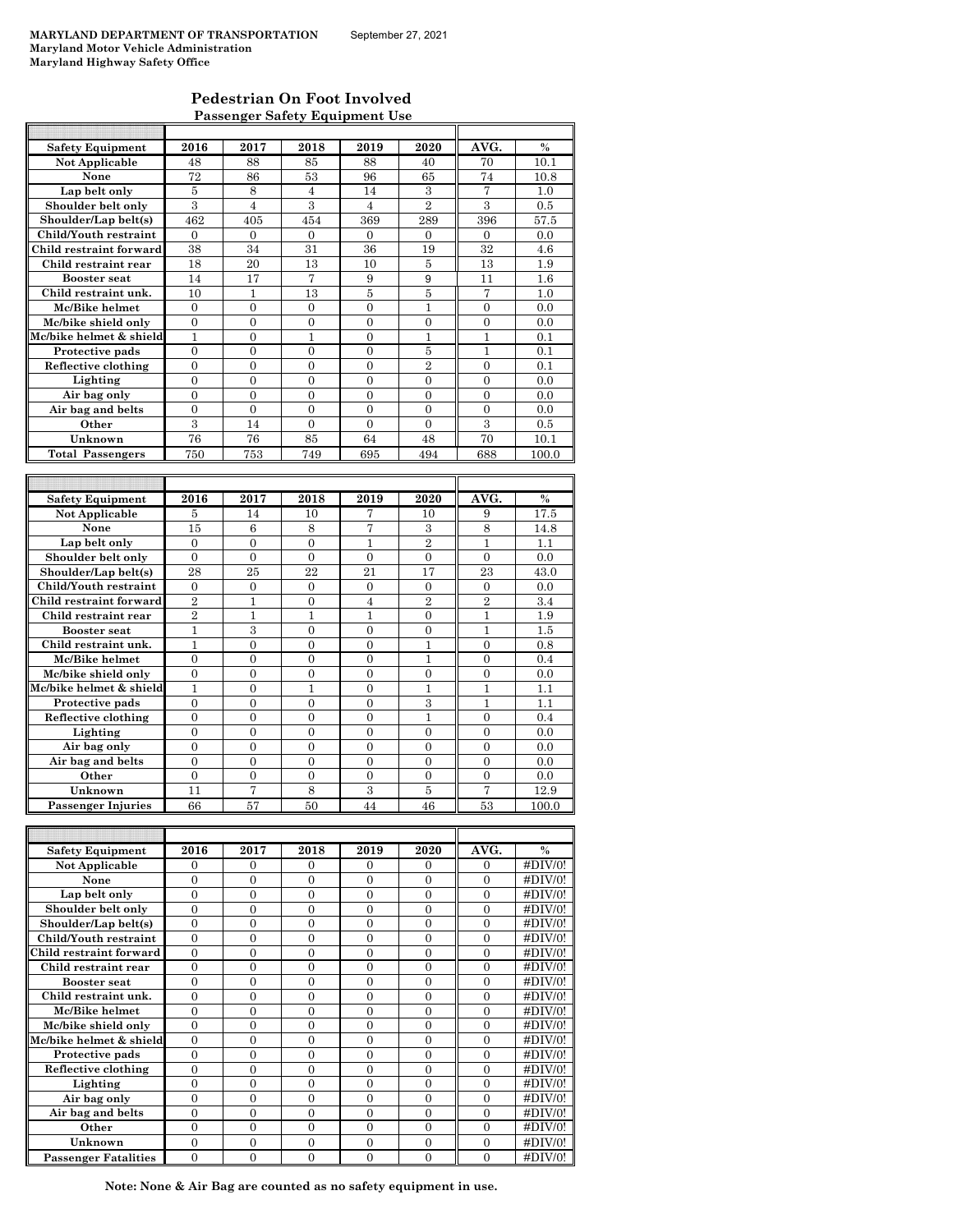#### **Pedestrian On Foot Involved Non-Motorist Age**

| Non-Motorist Age           | 2016  | 2017             | 2018             | 2019             | 2020       | AVG.         | $\%$  |
|----------------------------|-------|------------------|------------------|------------------|------------|--------------|-------|
| Under 5                    | 95    | 106              | 74               | 68               | 55         | 80           | 2.4   |
| $5 - 9$                    | 190   | 153              | 132              | 125              | 86         | 137          | 4.1   |
| $10 - 15$                  | 291   | 295              | 272              | 255              | 111        | 245          | 7.3   |
| $16 - 17$                  | 133   | 131              | 126              | 105              | 70         | 113          | 3.4   |
| $18 - 19$                  | 140   | 167              | 135              | 113              | 84         | 128          | 3.8   |
| 24<br>$20 -$               | 378   | 347              | 349              | 299              | 207        | 316          | 9.5   |
| 25<br>29<br>$\blacksquare$ | 334   | 393              | 345              | 328              | 242        | 328          | 9.9   |
| $30 - 34$                  | 335   | 292              | 285              | 273              | 277        | 292          | 8.8   |
| 39<br>$35 -$               | 303   | 258              | 264              | 258              | 239        | 264          | 7.9   |
| $40 - 44$                  | 208   | 200              | 200              | 188              | 177        | 195          | 5.8   |
| $45 - 49$                  | 244   | 248              | 235              | 194              | 141        | 212          | 6.4   |
| $50 - 54$                  | 268   | 278              | 274              | 243              | 183        | 249          | 7.5   |
| 55<br>59<br>$\blacksquare$ | 243   | 256              | 255              | 261              | 197        | 242          | 7.3   |
| $60 - 64$                  | 192   | 180              | 209              | 201              | 158        | 188          | 5.6   |
| 69<br>65<br>$\blacksquare$ | 115   | 131              | 129              | 163              | 105        | 129          | 3.9   |
| $70 - 79$                  | 126   | 156              | 161              | 142              | 116        | 140          | 4.2   |
| $80 +$                     | 76    | 87               | 69               | 85               | 44         | 72           | 2.2   |
| Unknown                    | 1     | $\Omega$         | 1                | 1                | 3          | $\mathbf{1}$ | 0.0   |
| <b>Total Non-Motorists</b> | 3.672 | 3,678            | 3.515            | 3.302            | 2.495      | 3.332        | 100.0 |
|                            |       |                  |                  |                  |            |              |       |
|                            |       |                  |                  |                  |            |              |       |
| Non-Motorist Age           | 2016  | 2017             | 2018             | 2019             | 2020       | AVG.         | $\%$  |
| Under 5                    | 79    | 88               | 64               | 60               | 47         | 68           | 2.3   |
| 5 - 9                      | 171   | 145              | 121              | 116              | 75         | 126          | 4.3   |
| $10 - 15$                  | 262   | 278              | 255              | 230              | 101        | 225          | 7.8   |
| $16 - 17$                  | 121   | 121              | 114              | 92               | 64         | 102          | 3.5   |
| $18 - 19$                  | 127   | 154              | 122              | 98               | 77         | 116          | 4.0   |
| $20 - 24$                  | 332   | 310              | 304              | 258              | 174        | 276          | 9.5   |
| $25 -$<br>29               | 291   | 335              | 293              | 286              | 194        | 280          | 9.7   |
| $30 -$<br>34               | 297   | 263              | 249              | 224              | 233        | 253          | 8.8   |
| $35 - 39$                  | 254   | 233              | 216              | 219              | 199        | 224          | 7.8   |
| $40 - 44$                  | 181   | 161              | 175              | 156              | 145        | 164          | 5.7   |
| 45<br>49<br>$\blacksquare$ | 206   | 201              | 203              | 155              | 115        | 176          | 6.1   |
| $50 -$<br>54               | 228   | 243              | 233              | 211              | 148        | 213          | 7.4   |
| $55 -$<br>59               | 217   | 220              | 221              | 227              | 159        | 209          | 7.2   |
| 60<br>64<br>$\blacksquare$ | 162   | 161              | 175              | 176              | 133        | 161          | 5.6   |
| 69<br>65 -                 | 104   | 118              | 118              | 147              | 93         | 116          | 4.0   |
| $70 - 79$                  | 111   | 139              | 141              | 118              | 100        | 122          | 4.2   |
| $80 +$                     | 59    | 72               | 58               | 69               | 37         | 59           | 2.0   |
| Unknown                    | 1     | $\boldsymbol{0}$ | $\boldsymbol{0}$ | $\boldsymbol{0}$ | $\sqrt{2}$ | $\mathbf{1}$ | 0.0   |
| Ini. Non-Motorists         | 3,203 | 3,242            | 3.062            | 2,842            | 2,096      | 2,889        | 100.0 |
|                            |       |                  |                  |                  |            |              |       |

| Non-Motorist Age             | 2016           | 2017           | 2018           | 2019           | 2020           | AVG.           | $\%$  |
|------------------------------|----------------|----------------|----------------|----------------|----------------|----------------|-------|
| Under 5                      | $\Omega$       | 1              | $\Omega$       | 1              | 1              | $\mathbf{1}$   | 0.5   |
| $5-9$                        | $\overline{2}$ | $\mathbf{1}$   | $\overline{2}$ | $\mathbf{1}$   | 3              | $\overline{2}$ | 1.5   |
| $10 - 15$                    | $\mathbf{1}$   | $\overline{4}$ | 1              | $\overline{4}$ | $\overline{0}$ | $\overline{2}$ | 1.7   |
| $16 - 17$                    | $\overline{2}$ | $\overline{2}$ | 3              | $\mathbf{1}$   | $\overline{4}$ | $\overline{2}$ | 2.0   |
| $18 - 19$                    | $\overline{4}$ | $\overline{2}$ | $\Omega$       | $\mathbf{2}$   | $\overline{2}$ | $\mathbf{2}$   | 1.7   |
| $20 - 24$                    | 14             | $\overline{4}$ | 12             | $\overline{7}$ | 6              | 9              | 7.1   |
| $25 - 29$                    | 10             | 6              | 9              | 11             | 11             | 9              | 7.8   |
| $30 - 34$                    | 5              | 8              | 11             | 12             | 14             | 10             | 8.3   |
| $35 - 39$                    | 6              | 8              | 11             | 9              | $\overline{7}$ | 8              | 6.8   |
| $40 - 44$                    | $\overline{2}$ | 8              | 13             | 11             | 9              | 9              | 7.1   |
| $45 - 49$                    | 12             | 12             | 10             | $\overline{7}$ | 13             | 11             | 9.0   |
| $50 - 54$                    | 14             | 15             | 12             | 11             | 14             | 13             | 10.9  |
| $55 - 59$                    | 5              | 13             | 11             | 13             | 13             | 11             | 9.1   |
| $60 - 64$                    | 10             | 12             | 12             | 9              | 14             | 11             | 9.5   |
| $65 - 69$                    | 8              | $\mathcal{S}$  | $\overline{4}$ | 7              | $\overline{4}$ | 5              | 4.3   |
| $70 - 79$                    | 6              | 10             | 12             | 12             | 11             | 10             | 8.5   |
| $80 +$                       | 6              | $\overline{2}$ | 6              | 5              | $\overline{4}$ | 5              | 3.8   |
| Unknown                      | $\overline{0}$ | $\mathbf{0}$   | $\mathbf{1}$   | 1              | 1              | 1              | 0.5   |
| <b>Non-Motor. Fatalities</b> | 107            | 111            | 130            | 124            | 131            | 121            | 100.0 |

**Pedestrian pages - Pedestrians on foot only.**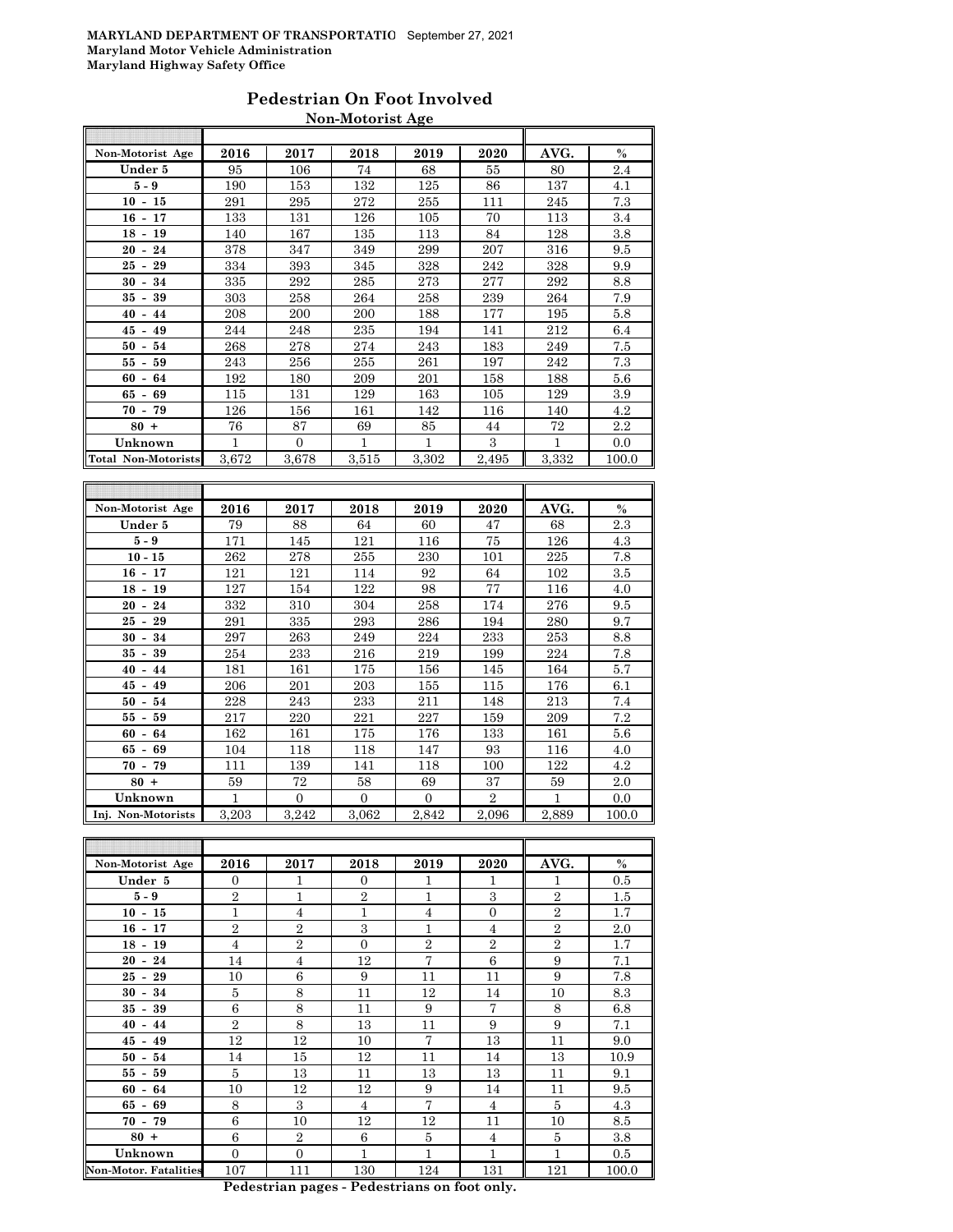| Non-Motorist Gender          | 2016  | 2017  | 2018  | 2019  | 2020  | AVG.  | $\%$  |
|------------------------------|-------|-------|-------|-------|-------|-------|-------|
| Male                         | 2,042 | 2,060 | 1,955 | 1,859 | 1,488 | 1,881 | 56.4  |
| Female                       | 1,608 | 1,590 | 1,547 | 1,428 | 1,001 | 1,435 | 43.1  |
| Unknown                      | 22    | 28    | 13    | 15    | 6     | 17    | 0.5   |
| <b>Total Non-Motorists</b>   | 3,672 | 3,678 | 3,515 | 3,302 | 2,495 | 3,332 | 100.0 |
|                              |       |       |       |       |       |       |       |
|                              |       |       |       |       |       |       |       |
| Non-Motorist Gender          | 2016  | 2017  | 2018  | 2019  | 2020  | AVG.  | $\%$  |
| Male                         | 1,747 | 1,793 | 1,666 | 1,568 | 1,218 | 1,598 | 55.3  |
| Female                       | 1,444 | 1,429 | 1,386 | 1,263 | 873   | 1,279 | 44.3  |
| Unknown                      | 12    | 20    | 10    | 11    | 5     | 12    | 0.4   |
| <b>Non-Motorist Injuries</b> | 3,203 | 3,242 | 3,062 | 2,842 | 2,096 | 2,889 | 100.0 |
|                              |       |       |       |       |       |       |       |
|                              |       |       |       |       |       |       |       |
|                              |       |       |       |       |       |       |       |

## **Pedestrian On Foot Involved Non-Motorist Gender**

**Male | 81 | 82 | 92 | 85 | 106 || 89 | 74.0 Female** | 25 | 29 | 38 | 39 | 25 || 31 | 25.9 **Unknown** 1 0 0 0 0 0 0.2 **Non-Motorist Fatalities** 107 111 130 124 131 131 121 100.0

**Pedestrian pages - Pedestrians on foot only.**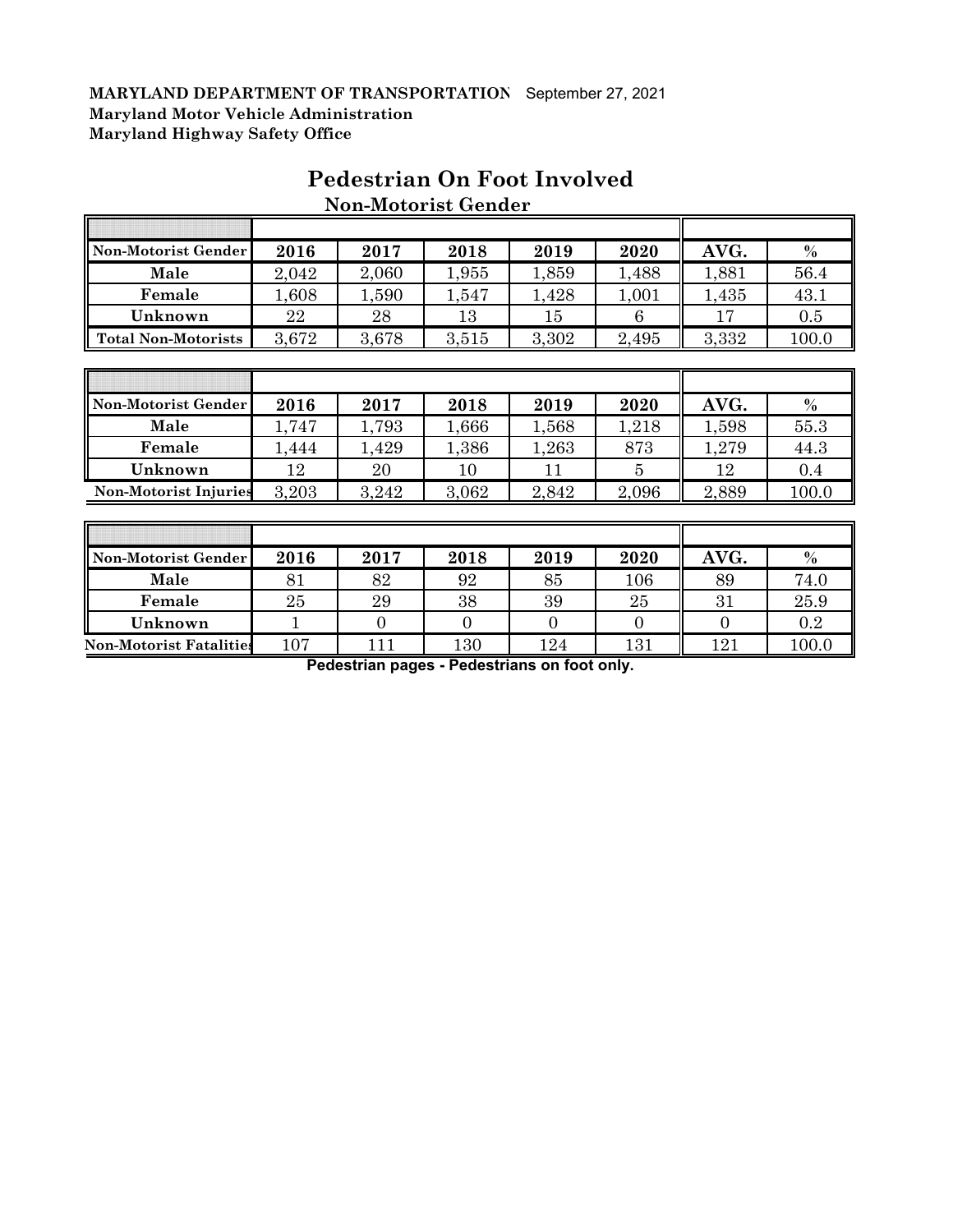| Pedestrian On Foot Involved  |
|------------------------------|
| <b>Non-Motorist Location</b> |

| <b>Non-Motorist Location</b>     | 2016           | 2017           | 2018           | 2019             | 2020             | AVG.             | $\%$  |
|----------------------------------|----------------|----------------|----------------|------------------|------------------|------------------|-------|
| Not App.                         | 107            | 110            | 119            | 111              | 74               | 104              | 3.1   |
| Shoulder                         | 199            | 184            | 167            | 139              | 132              | 164              | 4.9   |
| Curb                             | 80             | 88             | 105            | 85               | 62               | 84               | 2.5   |
| Sidewalk                         | 190            | 212            | 219            | 159              | 147              | 185              | 5.6   |
| <b>Outside Right of Way</b>      | 128            | 108            | 91             | 80               | 61               | 94               | 2.8   |
| On Rd. at Crosswalk              | 642            | 672            | 645            | 682              | 430              | 614              | 18.4  |
| On Rd. Not at Cross.             | 1,214          | 1,122          | 1,077          | 945              | 806              | 1,033            | 31.0  |
| In School Bus Zone               | 6              | 11             | 8              | 7                | ı.               | 7                | 0.2   |
| In Bikeway                       | 5              | 1              | 1              | 1                | $\overline{4}$   | $\overline{2}$   | 0.1   |
| <b>At Inter Marked Crosswal</b>  | 220            | 221            | 193            | 189              | 126              | 190              | 5.7   |
| At Inter No Crosswalk            | 142            | 157            | 151            | 169              | 89               | 142              | 4.2   |
| <b>Driveway Access</b>           | 14             | 9              | 6              | 13               | 11               | 11               | 0.3   |
| Median                           | 20             | 31             | 26             | 18               | 25               | 24               | 0.7   |
| Island                           | $\overline{2}$ | 3              | 1              | 1                | $\mathbf{0}$     | $\mathbf{1}$     | 0.0   |
| <b>Shared Use Path or Trail</b>  | 8              | 3              | 6              | 4                | 3                | 5                | 0.1   |
| <b>Inside Building</b>           | 28             | 15             | 40             | 27               | 15               | 25               | 0.8   |
| Midblock Marked Crosswa          | 14             | 11             | 13             | $\overline{7}$   | 8                | 11               | 0.3   |
| Other/Unk.                       |                | 720            |                |                  | 501              | 637              |       |
|                                  | 653            |                | 647            | 665              |                  |                  | 19.1  |
| <b>Total Non-Motorists</b>       | 3,672          | 3,678          | 3,515          | 3,302            | 2,495            | 3,332            | 100.0 |
|                                  |                |                |                |                  |                  |                  |       |
|                                  |                |                |                |                  |                  |                  |       |
| <b>Non-Motorist Location</b>     | 2016           | 2017           | 2018           | 2019             | 2020             | AVG.             | $\%$  |
| Not App.                         | 85             | 85             | 98             | 85               | 59               | 82               | 2.9   |
| Shoulder                         | 160            | 151            | 133            | 117              | 115              | 135              | 4.7   |
| Curb                             | 61             | 81             | 87             | 73               | 57               | 72               | 2.5   |
| Sidewalk                         | 169            | 181            | 179            | 129              | 125              | 157              | 5.4   |
| <b>Outside Right of Way</b>      | 117            | 94             | 79             | 68               | 53               | 82               | 2.8   |
| On Rd. at Crosswalk              | 573            | 606            | 578            | 613              | 376              | 549              | 19.0  |
| On Rd. Not at Cross.             | 1.045          | 988            | 932            | 806              | 661              | 886              | 30.7  |
| In School Bus Zone               | 5              | 11             | 8              | 5                | 0                | 6                | 0.2   |
| In Bikeway                       | 5              | 1              | $\mathbf{1}$   | $\mathbf{1}$     | 3                | $\overline{2}$   | 0.1   |
| Inter Marked Crosswalk           | 204            | 207            | 178            | 167              | 113              | 174              | 6.0   |
| At Inters No Crosswalk           | 133            | 143            | 133            | 148              | 73               | 126              | 4.4   |
| <b>Driveway Access</b>           | 12             | 9              | 6              | 13               | 11               | 10               | 0.4   |
| Median                           | 15             | 25             | 20             | 14               | 19               | 19               | 0.6   |
| Island                           | $\overline{2}$ | 3              | $\mathbf{1}$   | $\mathbf{1}$     | $\overline{0}$   | $\mathbf{1}$     | 0.0   |
| <b>Shared Use Path or Trail</b>  | 7              | 2              | 6              | 3                | 3                | 4                | 0.1   |
| Inside Building                  | 22             | 8              | 30             | 18               | 3                | 16               | 0.6   |
| Midblock Marked Crosswa          | 13             | 11             | 12             | 7                | 8                | 10               | 0.4   |
| Other/Unk.                       | 575            | 636            | 581            | 574              | 417              | 557              | 19.3  |
| <b>Injured Non-Motorists</b>     | 3,203          | 3.242          | 3.062          | 2,842            | 2.096            | 2,889            | 100.0 |
|                                  |                |                |                |                  |                  |                  |       |
|                                  |                |                |                |                  |                  |                  |       |
| <b>Non-Motorist Location</b>     | 2016           | 2017           | 2018           | 2019             | 2020             | AVG.             | $\%$  |
| Not App.                         | 0              | $\mathbf{0}$   | 1              | 1                | 1                | 1                | 0.5   |
| Shoulder                         | 8              | 13             | 7              | 9                | 9                | 9                | 7.6   |
| Curb                             | $\,2$          | $\mathbf{0}$   | $\mathbf{0}$   | $\mathbf{1}$     | $\boldsymbol{0}$ | $\mathbf{1}$     | 0.5   |
| Sidewalk                         | $1\,$          | $\mathbf 1$    | $\bf 5$        | 3                | 6                | $\,3$            | 2.7   |
| <b>Outside Right of Way</b>      | $\bf 5$        | 5              | $\,6\,$        | $\,6\,$          | $\bf 5$          | $\bf 5$          | 4.5   |
| On Rd. at Crosswalk              | 10             | 16             | 17             | 11               | 14               | 14               | 11.3  |
| On Rd. Not at Cross.             | 71             | 56             | 76             | 62               | 72               | 67               | 55.9  |
| In School Bus Zone               | 0              | $\mathbf{0}$   | 0              | 1                | 0                | $\mathbf{0}$     | 0.2   |
| In Bikeway                       | $\overline{0}$ | $\overline{0}$ | $\overline{0}$ | $\mathbf{0}$     | $\overline{0}$   | $\mathbf{0}$     | 0.0   |
| <b>Inters Marked Crosswall</b>   | $\overline{4}$ | $\overline{3}$ | $\overline{4}$ | $\overline{4}$   | $\mathbf{1}$     | $\overline{3}$   | 2.7   |
| <b>At Inters No Crosswalk</b>    | $\overline{2}$ | $\sqrt{2}$     | 0              | 7                | 5                | 3                | 2.7   |
| <b>Driveway Access</b>           | 0              | 0              | 0              | $\boldsymbol{0}$ | 0                | 0                | 0.0   |
| Median                           | $\mathbf{1}$   | $\overline{2}$ | $\mathbf{1}$   | $\mathbf{0}$     | $\overline{2}$   | $\mathbf{1}$     | 1.0   |
| Island                           | $\overline{0}$ | $\overline{0}$ | $\overline{0}$ | $\mathbf{0}$     | $\boldsymbol{0}$ | $\boldsymbol{0}$ | 0.0   |
| <b>Shared Use Path or Trails</b> | 0              | 0              | 0              | 0                | 0                | 0                | 0.0   |
| <b>Inside Building</b>           | $\overline{0}$ | $\overline{0}$ | $\overline{0}$ | $\overline{0}$   | $\overline{0}$   | $\overline{0}$   | 0.0   |
|                                  | $\overline{0}$ | $\mathbf{0}$   | $\overline{0}$ | $\mathbf{0}$     | $\overline{0}$   | $\mathbf{0}$     | 0.0   |
| Midblock Marked Crosswa          | 3              |                |                |                  |                  |                  |       |
| Other/Unk.                       |                | 13             | 13             | 19               | 16               | 13               | 10.6  |
| <b>Non-Motorist Fatalities</b>   | 107            | 111            | 130            | 124              | 131              | 121              | 100.0 |

**Pedestrian pages - Pedestrians on foot only.**